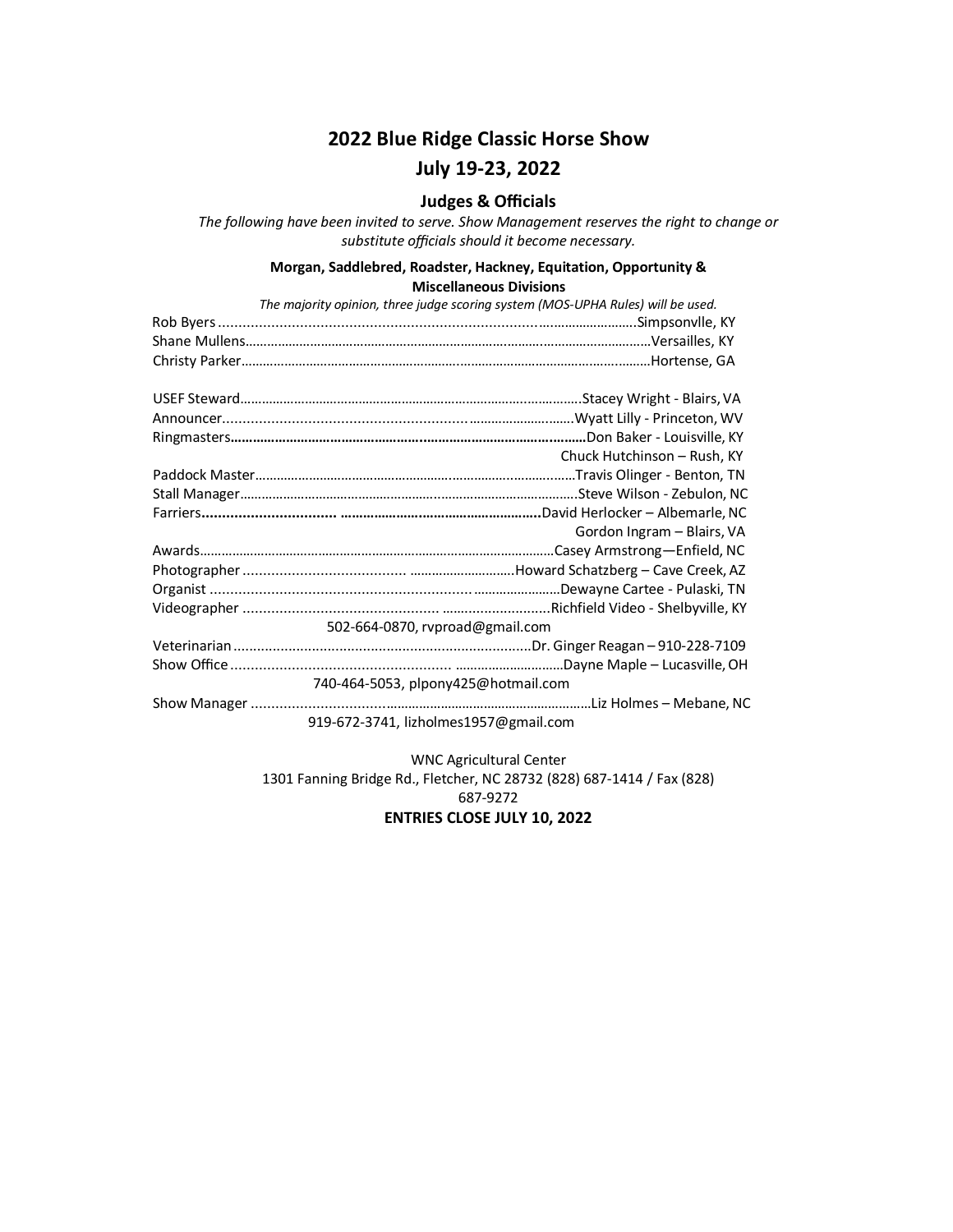# PROCEDURE FOR ONLINE ENTRIES

If you choose to enter through **HorseShowsOnline.com**, you must follow this procedure. Credit cards will be accepted.

### **REMEMBER, even if you are entering online, stalls will NOT BE ASSIGNED until payment for them has been received.**

- 1. Make your entry online.
- 2. Do not attempt to correct your entry online once it has been submitted. Corrections will have to be done through the mail or at the horse show.
- 3. Even though you have made your entries online, you are still required to follow normal entry rules; ie: copies of registration papers, Coggins, membership copies, measurement card copies, etc. and payment should be mailed by entry closing date.
- 4. Post entry fees will apply if payment is not postal marked by closing date.
- 5. Credit card will be accepted.

# **Credit cards may be used for payment of all fees.**

# **A 4% convenience fee will be charged.**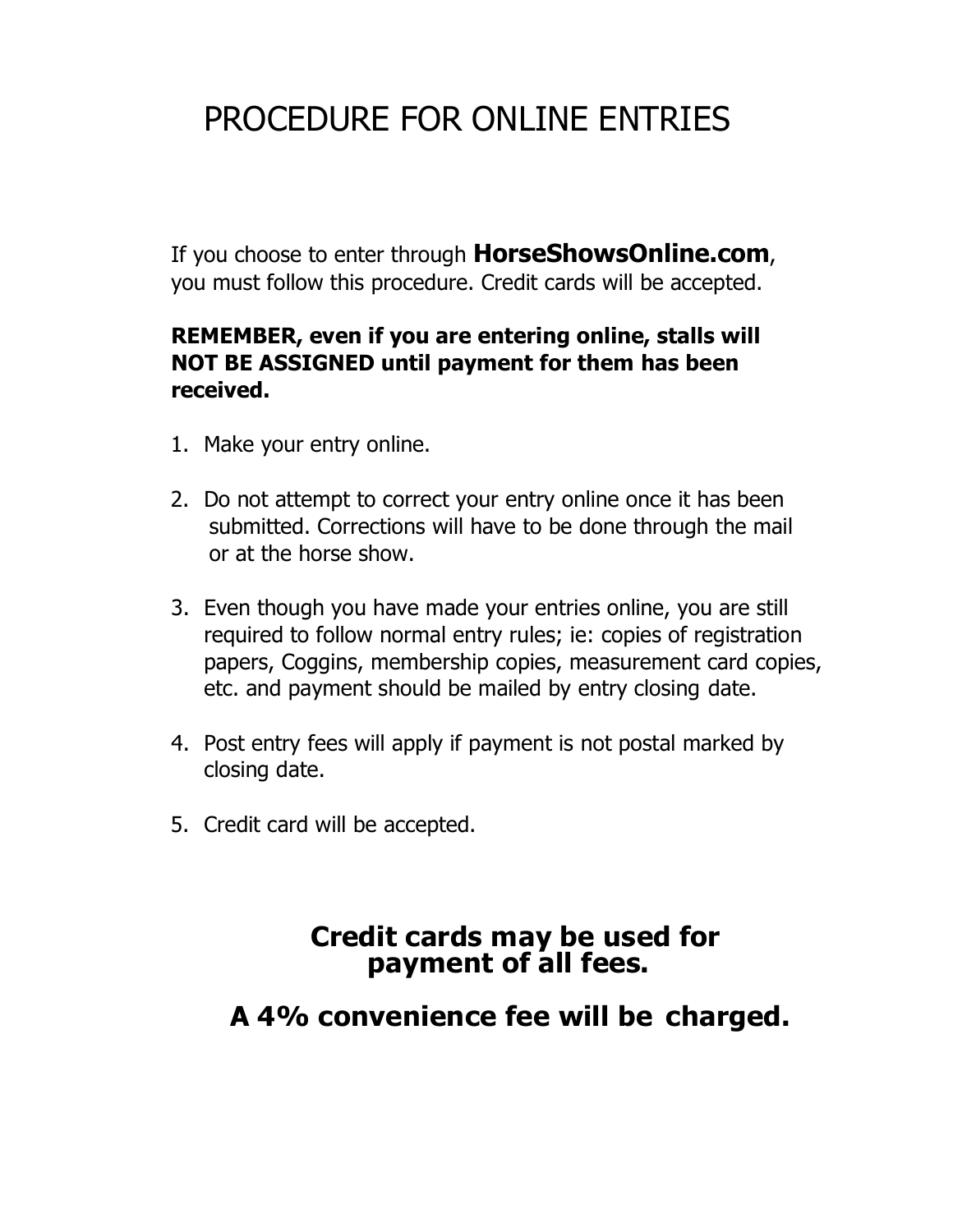#### **2022 BLUE RIDGE CLASSIC TENTATIVE SCHEDULE** *(as of 06/03/22)*

#### **Tuesday Morning, July 19th – 9:30 AM**

- ASB Show Pleasure Driving Adult
- Morgan Western Pleasure Amateur
- ASB Five‐Gaited Show Pleasure Junior Exhibitor
- UPHA Roadster Four Year Old & Under Pony Classic
- Morgan Western Seat Equitation 17 & Under
- ASB Three-Gaited Country Pleasure Limit Horse
- Morgan Classic Pleasure Driving Junior/Limit Horse
- UPHA Challenge Cup Riders 17 & Under
- Morgan Pleasure Driving Junior Exhibitor
- 10 Road Horse To Bike Limit Horse
- ASB Three‐Gaited Show Pleasure Junior Exhibitor
- ASB Park Pleasure Driving
- Morgan Hunter Pleasure Open
- Roadster Pony Limit Pony
- ASB Five‐Gaited Show Pleasure Adult
- UPHA Pleasure Challenge Cup Riders 17 & Under
- ASB Three-Gaited Show Pleasure Limit Horse
- Saddle & Bridle's Hunt Seat Classic
- Morgan Western Pleasure Youth
- Morgan Walk/Jog Pleasure Riders 11 & Under

#### **Tuesday Evening, July 19th – 6:00 PM**

- ASB Fine Harness Open
- Morgan Hunter Pleasure Junior/Limit Horse
- ASB Three‐Gaited Show Pleasure Adult
- Harness Pony Open
- Morgan English Pleasure Junior/Limit Horse
- Hackney Pleasure Driving Pony AHHS Medallion
- ASB Three‐Gaited Junior Horse
- Road Horse to Bike Open
- Morgan Park Saddle Amateur
- ASB Three‐Gaited Park Junior/Limit Horse
- Hackney Show Pleasure Driving Pony Adult
- ASB Five‐Gaited Open
- Morgan Park Saddle Open
- ASB Three‐Gaited Adult Ladies
- Morgan English Pleasure Open
- ASB Three‐Gaited Park Adult Amateur
- Road Horse Under Saddle Open
- Morgan Park Saddle Junior Horse
- ASB Three‐Gaited Open
- Hackney Pony Open
- ASB Five‐Gaited Adult Amateur

#### **Wednesday Morning, July 20th – 9:30 AM**

- 41.1 Pleasure Pony Driving Any Breed
- Morgan Walk/Trot Saddle Seat Equitation 11 & Under
- UPHA 10 & Under Walk/Trot Challenge Cup
- Opportunity Pleasure WTC Any Seat
- ASB Five-Gaited Limit Horse
- Hackney Pleasure Pony Under Saddle AHHS Youth Medallion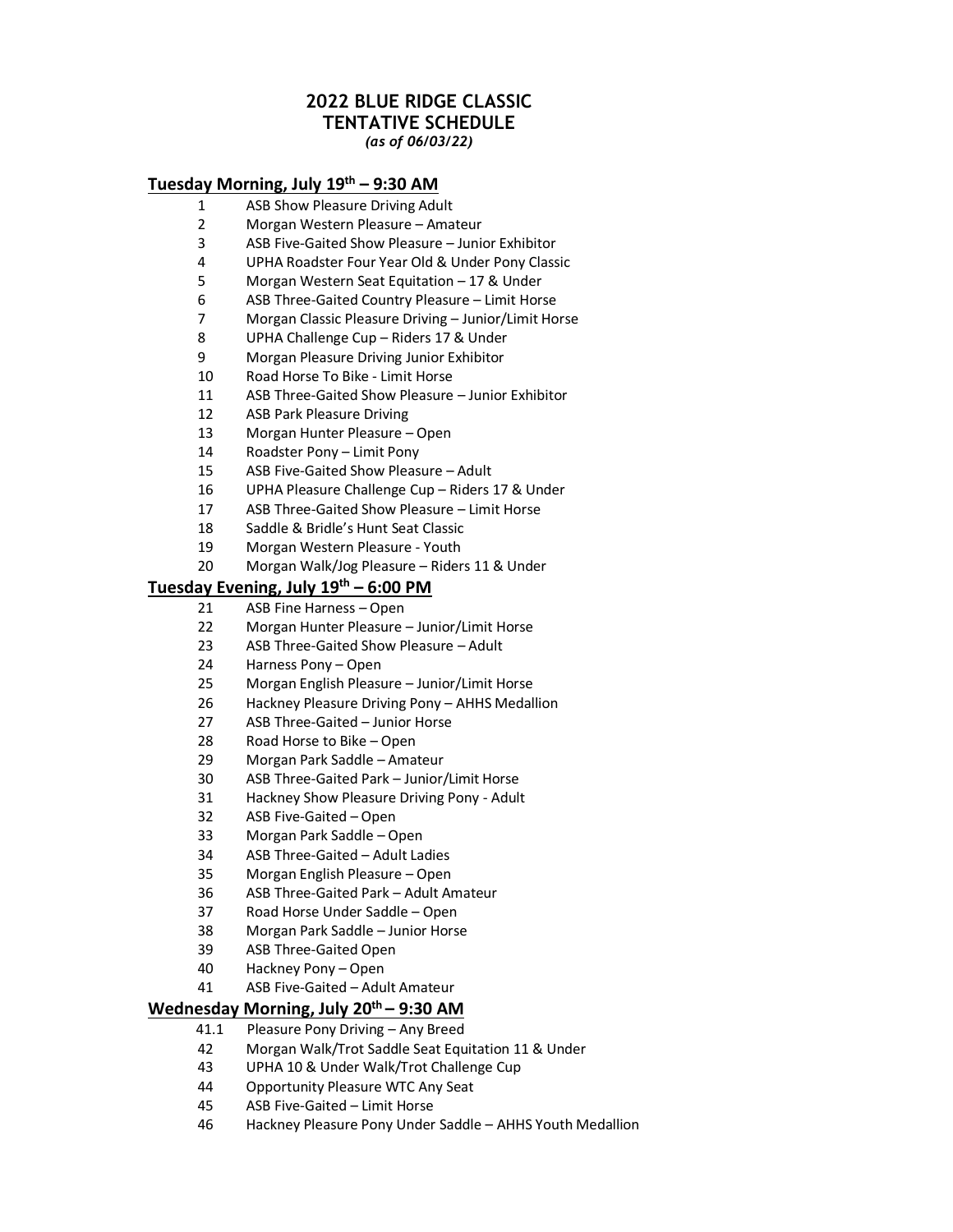- Morgan Pleasure Driving Amateur
- ASB Three‐Gaited Park Junior Exhibitor
- Morgan English Pleasure Junior Exhibitor
- UPHA Park Pleasure Four Year Old & Under Pony Classic
- 51 ASB Three-Gaited Country Pleasure Adult
- Morgan Hunter Pleasure Youth
- Pleasure Equitation Riders 17 & Under
- ASB Country Pleasure Driving
- AMHA Saddle Seat Medal
- Roadster Pony AHHS Youth Medallion, 14-17
- ASB Three‐Gaited Western Country Pleasure
- Morgan Hunter Pleasure Junior Exhibitor
- ASB Three‐Gaited Park Pleasure Open
- Hackney Park Pleasure Driving
- Morgan Western Pleasure Junior Exhibitor
- Roadster Pony AHHS Medallion, 13 & Under
- UPHA Park Three Year Old Classic
- Saddle Seat Equitation Riders17 & Under
- Morgan Walk/Trot Hunt Seat Equitation 11 & Under
- 65.1 Walk/Trot Equitation 8 & Under

#### **Wednesday Evening, July 20 th – 6:00 PM**

- USEF Saddle Seat Medal 17 & Under
- UPHA Hackney Four Year Old & Under Pony Classic
- ASB Fine Harness ‐ Amateur
- Morgan Classic Pleasure Driving Adult
- Roadster Pony Adult Amateur
- UPHA ASB Three‐Year Old Park Pleasure Classic
- 72 ASB Five-Gaited Junior Horse
- AMHA Hunt Seat Medal
- Five‐Gaited Pony
- Roadster Pony Open
- 76 ASB Three-Gaited Park Open
- Morgan English Pleasure ‐ Ladies
- 78 ASB Three-Gaited Ladies Amateur
- Road Horse To Bike Amateur
- 80 ASB Five-Gaited Ladies Amateur
- Morgan Park Harness Amateur/Jr. Exhibitor
- 82 ASB Three-Gaited Adult Amateur
- Morgan Pleasure Driving Junior/Limit Horse
- 84 ASB Five-Gaited Junior Exhibitor
- Opportunity Fine Harness Open To Any Breed
- 86 ASB Three-Gaited Park Pleasure Junior Horse
- 87 ASB Five-Gaited Adult Ladies

#### **Thursday Morning, July 21st – 9:30 AM**

- 87.1 Walk/Trot Pleasure Any Breed, Any Seat, Amateur Rider 13 & Over
- Morgan Walk/Trot Saddle Seat Pleasure 11 & Under
- 89 ASB Walk/Trot Pleasure 12 Years & Under
- Saddle & Bridle's ASB Shatner Western Pleasure
- Morgan Pleasure Driving Junior Exhibitor CHAMPIONSHIP
- Saddle & Bridle's ASB Pleasure Equitation Medallion
- Morgan Walk/Jog Pleasure CHAMPIONSHIP 11 & Under
- English Pleasure Driving Any Breed, Any Driver
- Morgan Hunt Seat Equitation 17 & Under
- Morgan Park Saddle ‐ Ladies
- Morgan Saddle Seat Equitation 17 & Under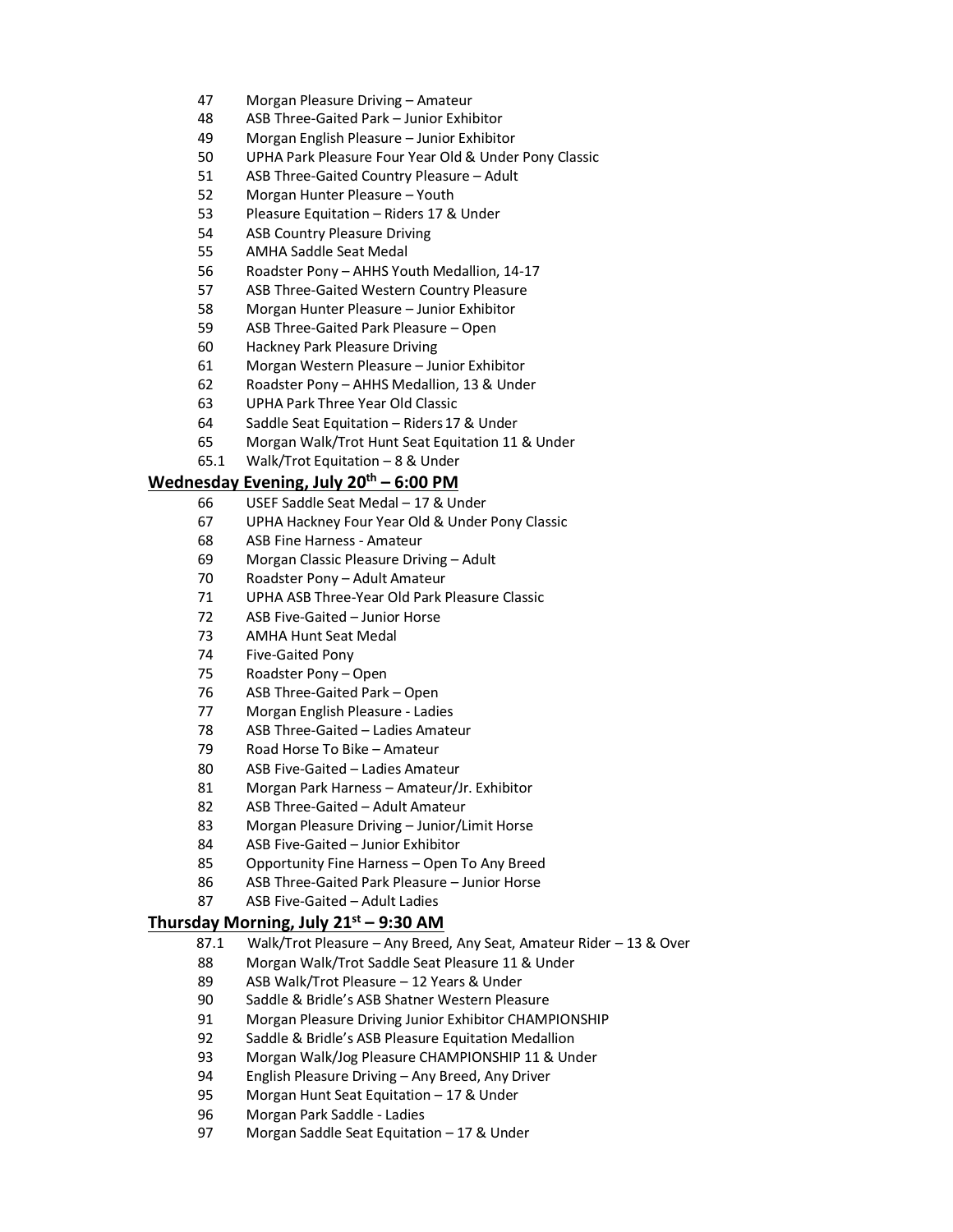- Hackney Pony Amateur
- Morgan English Pleasure Adult Amateur
- Morgan Classic Pleasure Driving JuniorExhibitor
- English Pleasure Saddleseat Any Breed, AllAges
- Hackney Show Pleasure Driving Pony Limit Pony
- Morgan Hunter Pleasure Amateur
- ASB Park Pleasure Driving Open CHAMPIONSHIP
- Morgan Classic Pleasure Saddle Junior/Limit Horse
- ASB Hunter Country Pleasure
- Morgan Pleasure Driving Open
- Morgan Walk/Trot Hunt Seat Pleasure 11 & Under

#### **Thursday Evening, July 21st – 6:00**

- UPHA ASB Three Year Old Fine Harness Classic
- English Pleasure Hunter Seat Any Breed, All Ages
- UPHA Harness Four Year Old & Under Pony Classic
- Morgan Pleasure Driving Junior/Limit Horse CHAMPIONSHIP
- 113 ASB Three-Gaited Country Pleasure Junior Exhibitor
- Three‐Gaited Pony
- Morgan Park Harness Open
- Opportunity Western Pleasure Any Breed, All Ages
- Morgan Hunter Pleasure CHAMPIONSHIP Junior/Limit Horse
- 118 ASB Three-Gaited Junior Exhibitor 17 & Under
- Morgan Classic Pleasure Saddle Adult
- 119.1 ASB Three-Gaited Park Natural Mane and Tail
- Roadster Pony Under Saddle AHHS Youth Medallion
- Morgan Classic Pleasure Saddle Junior Exhibitor
- ASB Fine Harness ‐ Junior Horse
- Morgan Western Pleasure Open
- ASB Three-Gaited Limit Horse
- Harness Pony Amateur
- UPHA ASB Three Year Old Five‐Gaited Classic

#### **Friday Morning, July 22<sup>nd</sup> – 9:30 AM**

- 126.1 Pleasure Pony Driving CHAMPIONSHIP Any Breed
- Pleasure Equitation CHAMPIONSHIP 17 & Under
- ASB Show Pleasure Driving Adult CHAMPIONSHIP
- Opportunity Pleasure WTC Any Seat CHAMPIONSHIP
- Morgan Walk/Trot Saddle Seat Equitation –11 & UnderCHAMPIONSHIP
- Morgan Saddle Seat Equitation 17 & Under CHAMPIONSHIP
- Saddle Seat Walk/Trot Equitation 10 & Under CHAMPIONSHIP
- ASB Three‐Gaited Park Pleasure ‐ Open CHAMPIONSHIP
- ASB Hunter Country Pleasure CHAMPIONSHIP
- ASB Walk/Trot Pleasure 12 & Under ‐ CHAMPIONSHIP
- Morgan Western Pleasure Junior Exhibitor CHAMPIONSHIP
- ASB Country Pleasure Driving CHAMPIONSHIP
- Local Pleasure Horses
- Five‐Gaited Pony CHAMPIONSHIP
- Morgan Western Pleasure Junior/Limit Horse
- ASB Western Country Pleasure CHAMPIONSHIP
- Hackney Park Pleasure Driving CHAMPIONSHIP
- Morgan English Pleasure Junior/Limit Horse CHAMPIONSHIP
- ASB Three‐Gaited Park Pleasure ‐ Junior Horse CHAMPIONSHIP
- 145 Morgan Hunter Pleasure Ladies<br>146 ASHA Alpha Open English Pleasure
- ASHA Alpha Open English Pleasure/Novice Rider WTC All Ages, Any Breed
- Morgan Hunt Seat Equitation 17 & Under CHAMPIONSHIP
- Opportunity Sport Horse Under Saddle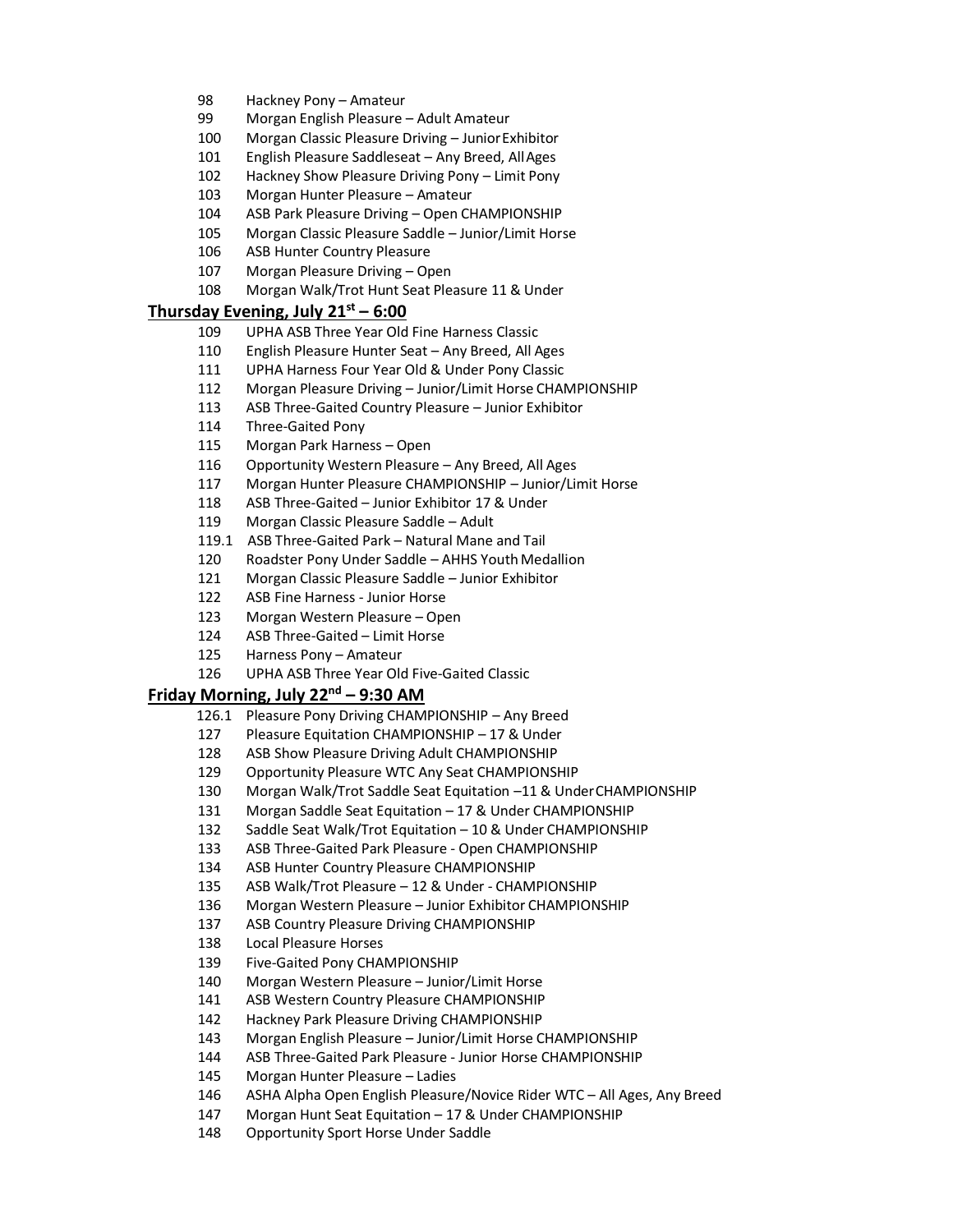Morgan Walk/Trot Hunt Seat Equitation ‐ 11 & Under CHAMPIONSHIP

#### **Friday Evening, July 22 nd – 6:00 PM**

- Saddle Seat Equitation CHAMPIONSHIP 17 & Under
- Morgan English Pleasure CHAMPIONSHIP Junior Exhibitor
- ASB Three‐Gaited CHAMPIONSHIP ‐ Adult Amateur
- Roadster Pony Junior Exhibitor CHAMPIONSHIP
- ASB Five-Gaited Limit Horse
- Morgan Classic Pleasure DrivingCHAMPIONSHIP
- ASB Three‐Gaited CHAMPIONSHIP ‐ Adult Ladies
- Morgan Western Pleasure ‐ Ladies
- ASB Three‐Gaited Country Pleasure CHAMPIONSHIP ‐ Adult
- Morgan Park Harness Amateur/Junior Exhibitor CHAMPIONSHIP
- ASB Three‐Gaited Park ‐ Junior Exhibitor CHAMPIONSHIP
- 161 Morgan Hunter Pleasure Open CHAMPIONSHIP
- Hackney Pony CHAMPIONSHIP
- ASB Five‐Gaited ‐ Junior Exhibitor CHAMPIONSHIP
- ASB Fine Harness Amateur CHAMPIONSHIP
- Road Horse To Bike ‐ Amateur CHAMPIONSHIP
- Morgan English Pleasure ‐ Amateur CHAMPIONSHIP
- Roadster Pony ‐ Adult Amateur CHAMPIONSHIP
- ASB Three‐Gaited Park ‐ Adult Amateur CHAMPIONSHIP
- Morgan Pleasure Driving ‐ Open CHAMPIONSHIP
- 170 ASB Five-Gaited Ladies Amateur CHAMPIONSHIP

#### **Saturday Morning, July 23rd – 9:30 AM**

- 170.1 Walk/Trot Pleasure CHAMPIONSHIP Any Breed, Any Seat, Amateur Rider 13 & Over
- Morgan Walk/Jog Western Seat Equitation 11 & Under
- ASHA Alpha Open English Pleasure WTC CHAMPIONSHIP
- Morgan Hunter Pleasure Jr. Exhibitor CHAMPIONSHIP
- ASB Three-Gaited Park CHAMPIONSHIP Natural Mane & Tail
- ASB Three‐Gaited Show Pleasure CHAMPIONSHIP Junior Exhibitor
- English Pleasure Saddle Seat Any Breed, All Ages CHAMPIONSHIP
- Roadster Pony Under Saddle CHAMPIONSHIP
- Morgan Classic Pleasure Saddle CHAMPIONSHIP Junior Exhibitor
- 179 Three-Gaited Pony CHAMPIONSHIP
- Hackney Pleasure Pony Under Saddle CHAMPIONSHIP
- Opportunity Western Pleasure ‐ Any Breed, All Ages CHAMPIONSHIP
- Morgan Hunter Pleasure Amateur CHAMPIONSHIP
- ASB Three‐Gaited Country Pleasure ‐ Junior ExhibitorCHAMPIONSHIP
- Morgan Walk/Trot Saddle Seat Pleasure 11/U CHAMPIONSHIP
- English Pleasure Hunter Seat AnyBreed, All Ages CHAMPIONSHIP
- Hackney Show Pleasure Driving Pony ‐ CHAMPIONSHIP
- English Pleasure Driving ‐ Any Breed, Any Driver CHAMPIONSHIP
- Roadster Pony Junior Pony
- 189 ASB Five-Gaited Show Pleasure Junior Exhibitor CHAMPIONSHIP
- Morgan Western Pleasure ‐ Amateur CHAMPIONSHIP
- Opportunity Sport Horse Under Saddle CHAMPIONSHIP
- 
- 192 Local Pleasure Horse CHAMPIONSHIP<br>193 Morgan Walk/Trot Hunt Seat Pleasure Morgan Walk/Trot Hunt Seat Pleasure – 11/U CHAMPIONSHIP

#### **Saturday Evening, July 23rd ‐ 6:00 PM**

- Morgan Park Harness ‐ Open CHAMPIONSHIP
- ASB Five‐Gaited ‐ Adult Ladies CHAMPIONSHIP
- Morgan Western Pleasure ‐ Open CHAMPIONSHIP
- Harness Pony CHAMPIONSHIP
- ASB Three‐Gaited Ladies Amateur CHAMPIONSHIP
- ASB Five‐Gaited Show Pleasure ‐ Adult Exhibitor CHAMPIONSHIP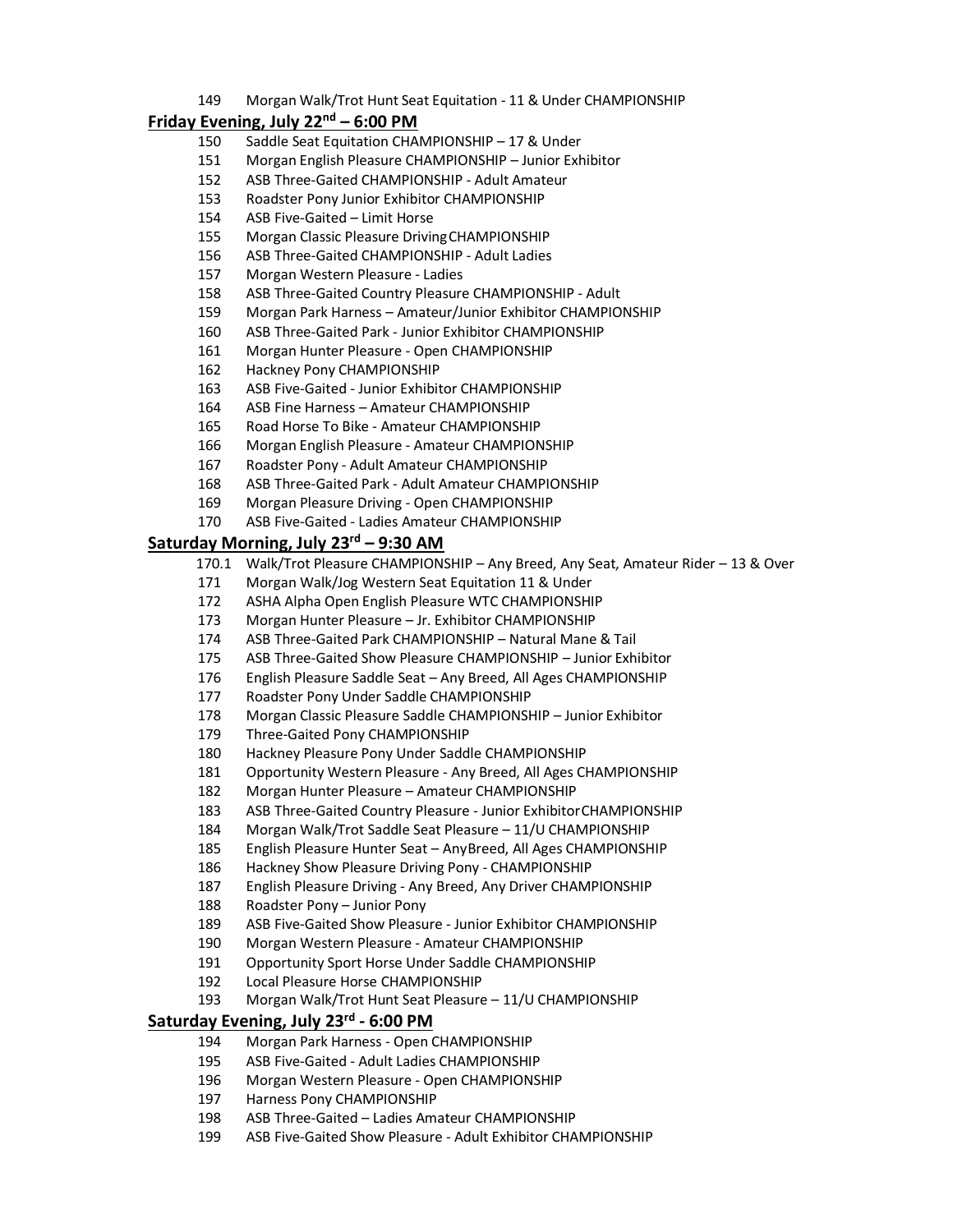- ASB Fine Harness ‐ Open STAKE
- 201 Morgan Pleasure Driving Amateur CHAMPIONSHIP
- ASB Three‐Gaited Park ‐ Junior/Limit Horse CHAMPIONSHIP
- Morgan Park Saddle ‐ Open CHAMPIONSHIP
- ASB Three‐Gaited ‐ Open STAKE
- Opportunity Fine Harness CHAMPIONSHIP Open To Any Breed
- 206 Road Horse To Bike Open STAKE<br>207 ASB Three-Gaited Junior Exhibito
- ASB Three-Gaited Junior Exhibitor CHAMPIONSHIP
- Harness Pony ‐ Amateur CHAMPIONSHIP
- Morgan Classic Pleasure Saddle CHAMPIONSHIP
- ASB Five‐Gaited ‐ Adult Amateur CHAMPIONSHIP
- Road Horse Under Saddle CHAMPIONSHIP
- ASB Three‐Gaited Show Pleasure ‐ Adult CHAMPIONSHIP
- 213 ASB Three-Gaited Park Open STAKE
- 214 Morgan English Pleasure Open CHAMPIONSHIP<br>215 Roadster Pony Open STAKE
- Roadster Pony Open STAKE
- ASB Five‐Gaited ‐ Open STAKE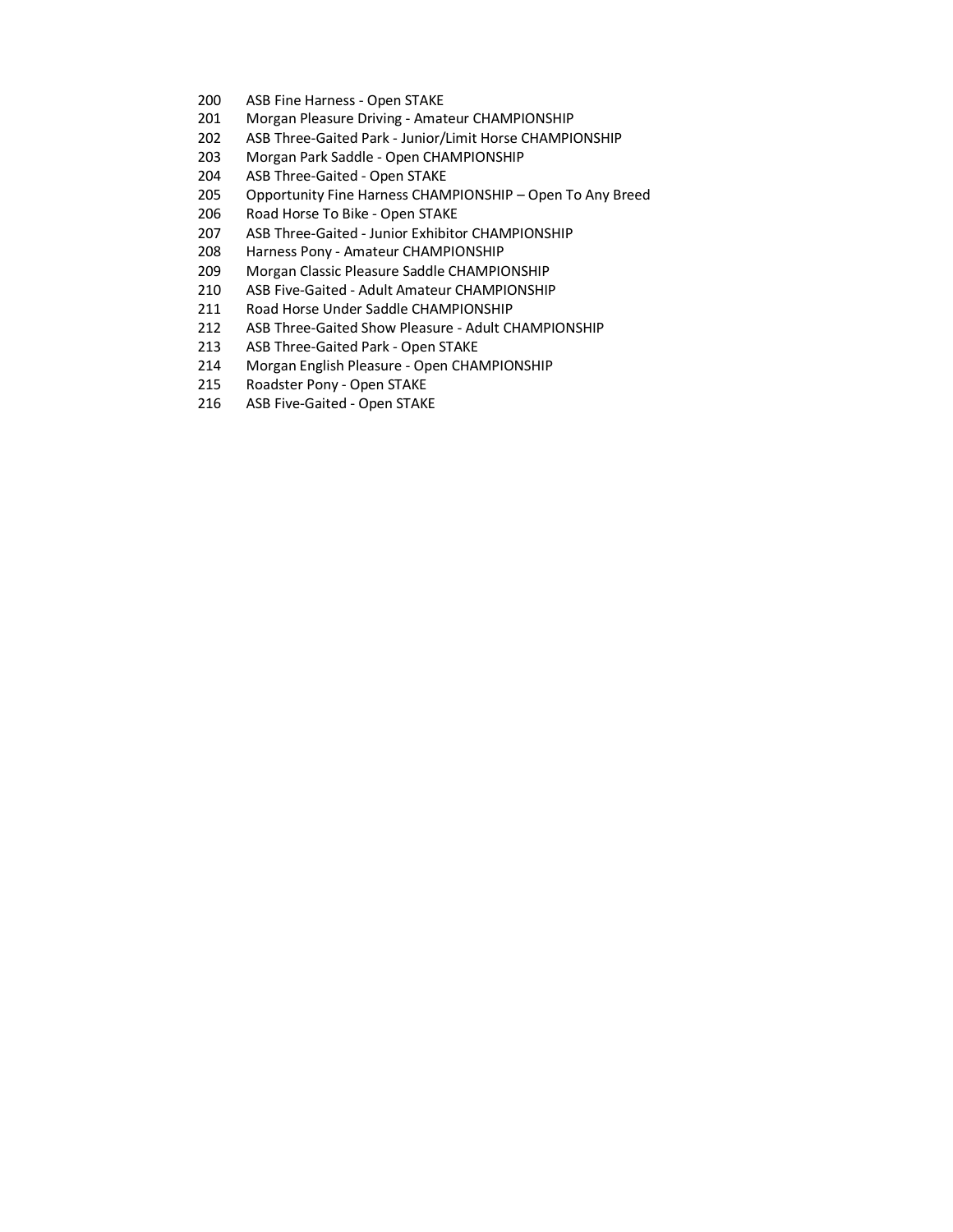# For affiliations & memberships, see the following websites:

United States Equestrian Federation [www.usef.org](http://www.usef.org/)

American Saddlebred Horse Association [www.asha.net](http://www.asha.net/)

American Road Horse & Pony Association [www.americanroadhorsepony.com](http://www.americanroadhorsepony.com/)

> American Hackney Horse Society [www.hackneysociety.com](http://www.hackneysociety.com/)

United Professional Horsemen Association [www.uphaonline.com](http://www.uphaonline.com/)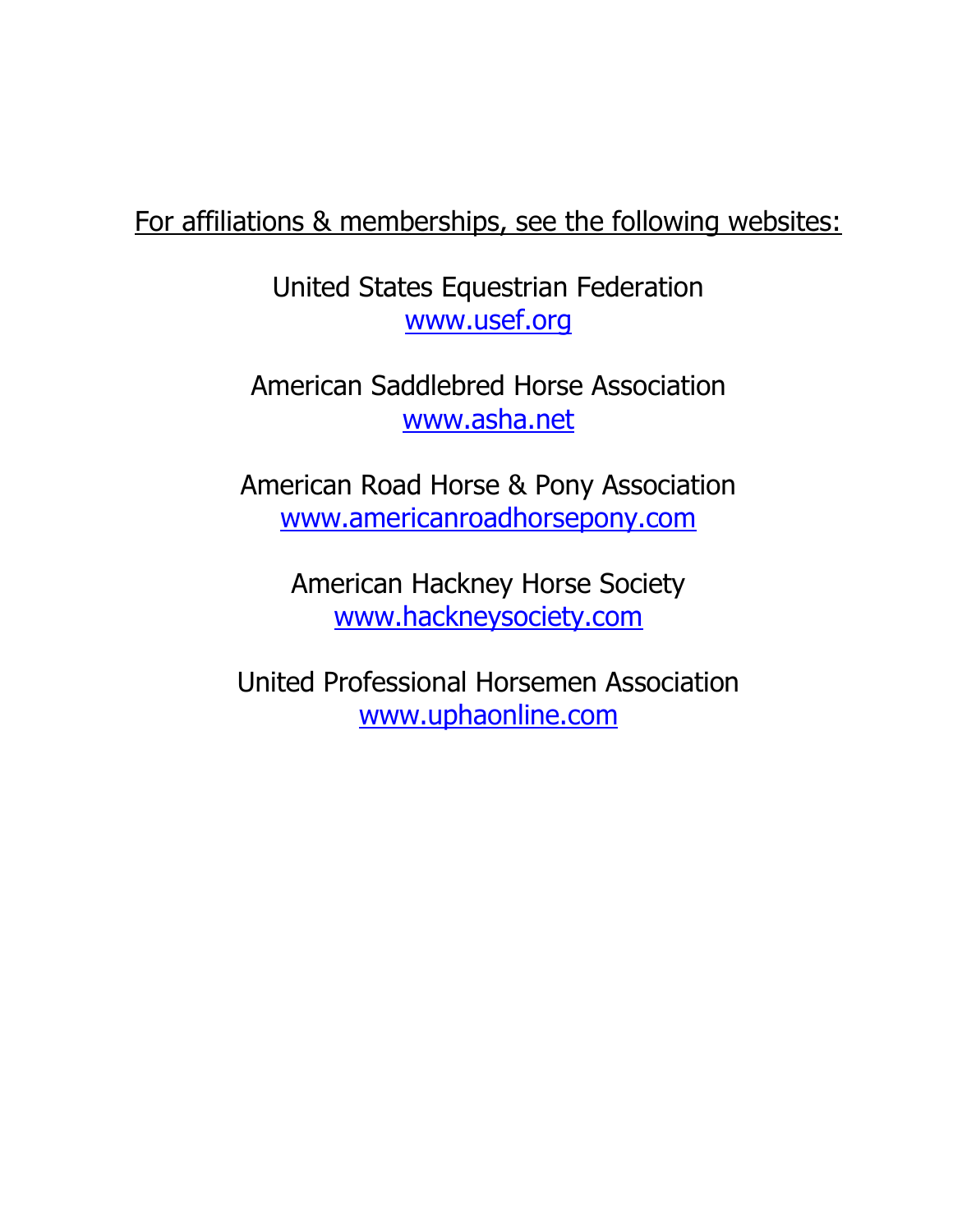**READ THE PRIZE LIST CAREFULLY. TRAINERS AND EXHIBITORS ARE RESPONSIBLE FOR KNOWING THE RULES CONCERNING THE SECTIONS WHICH PERTAIN TO THEIR ENTRIES.** 

### **IMPORTANT!**

**Stabling capacity at the WNC Ag Center has reached its limit.** Accordingly, in an effort to efficiently manage the permanent stabling available, *Show Management reserves the right to limit the number of tack stalls per stable, if needed, as follows:*

| # of Horses | # of Tack Stalls |
|-------------|------------------|
|             |                  |
|             |                  |
|             |                  |
| 11-15       |                  |
| 16-20       |                  |
| $21 - 25$   |                  |
| $26 - 30$   |                  |
| 31-35       |                  |
|             |                  |

Horses entering the grounds must be accompanied by documentation of Equine Influenza Virus & Equine Herpes Virus (Rhinopneumonitis) vaccinations within six months prior to entering the stables. Horses not in compliance with this rule may be required to leave the competition grounds upon request by Competition Management. *Copies of documentation must be submitted with entries.*

**Coggins Papers:** In accordance with NC State Law, **ALL** horses and ponies on the grounds MUST have a current negative Coggins Certificate (within 12 months). *A copy of the certificate MUST be on file in the Show Office*. In addition, a copy MUST be posted on stall door for inspection by the State Veterinarian. All non-showing horses on the grounds must be listed on an entry blank and present a Coggins as listed above. ANY HORSE OR PONY NOT IN COMPLIANCE MUST VACATE PREMISES – NO EXCEPTIONS!

### **USEF MEMBERSHIP STATEMENT**

Life, senior active and junior active members shall be eligible to participate in all classes at Regular Competitions, Eventing Competitions at the Modified Level or above and Combined Driving Competitions at the Advanced Level, Dressage, Reining and Vaulting Competitions and Endurance Rides. A nonmember may participate as a handler, rider, driver, owner, lessee, agent, coach or trainer at Regular Competitions, Eventing Competitions, Dressage Competitions, Reining Competitions and Combined Driving Competitions upon payment of a \$45 Show Pass fee. Participants in the following classes are exempted from the Requirements of this rule: 1) leadline; 2) exhibitions; 3) games and races; 4) classes for 4-H members; 5) walk trot (exception: Friesian performance FR222) and academy classes (academy classes are classes limited to horses used regularly in a lesson program); 6) USDF introductory level tests, pas de deux and quadrille classes; 7) NRHA Endorsed Reining Competitions. 8) Opportunity classes, 9) citizens of other nations who have proof, in English, of current membership in good standing of their own National Federation, 10) USEA beginner novice division; and 11) assistant handlers in Dressage Sport Horse Breeding classes.

**"EVERY CLASS OFFERED HEREIN, WHICH IS COVERED BY THE RULES AND SPECIFICATIONS OF THE CURRENT USEF RULE BOOK, WILL BE CONDUCTED AND JUDGED IN ACCORDANCE THEREWITH."**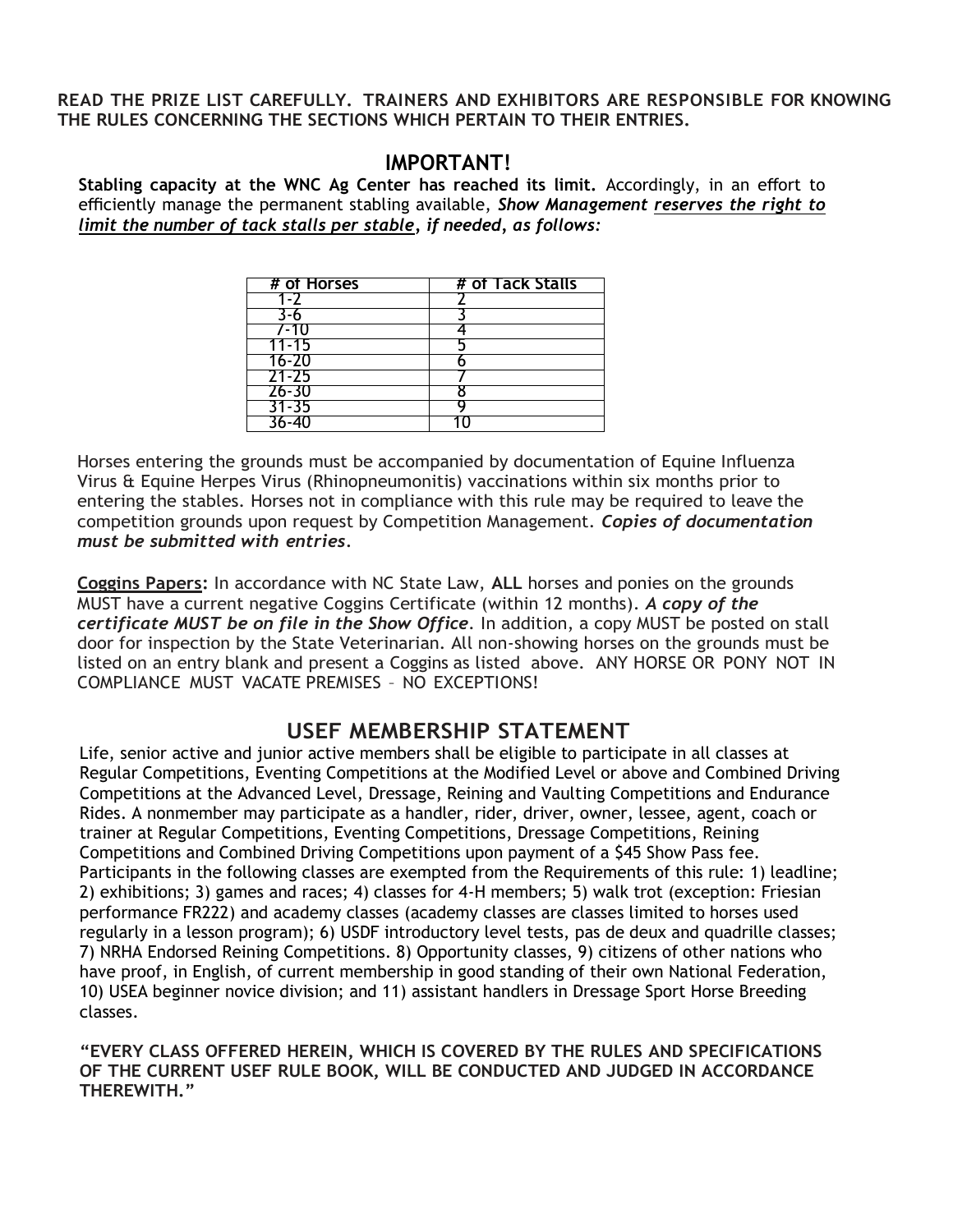**FEDERATION ENTRY AGREEMENT:** By entering a Federation-licensed Competition and signing this entry blank as the Owner, Lessee, Trainer, Manager, Agent, Coach, Driver, Rider, Handler, Vaulter or Longeur and on behalf of myself and my principals, representatives, employees and agents, I agree that I am subject to the Bylaws and Rules of The United States Equestrian Federation, Inc. (the "Federation") and the local rules of the BLUE RIDGE CLASSIC HORSE SHOW (Competition).

I agree to be bound by the Bylaws and Rules of the Federation and of the competition. I will accept as final the decision of the Hearing Committee on any question arising under the Rules, and agree to release and hold harmless the competition, the Federation, their officials, directors and employees for any action taken under the Rules. I represent that I am eligible to enter and/or participate under the Rules, and every horse I am entering is eligible as entered. I also agree that as a condition of and in consideration of acceptance of entry, the Federation and/or the Competition may use or assign photographs, videos, audios, cable - casts, broadcasts, internet, film, new media or other likenesses of me and my horse taken during the course of the competition for the promotion, coverage or benefit of the competition, sport, or the Federation. Those likenesses shall not be used to advertise a product and they may not be used in such a way as to jeopardize amateur status. I hereby expressly and irrevocably waive and release any rights in connection with such use, including any claim to compensation, invasion of privacy, right of publicity, or to misappropriation. The construction and application of Federation rules are governed by the laws of the State of New York, and any action instituted against the Federation must be filed in New York State. See GR908.4

**ENTRIES**: Entries must be postmarked by July 10, 2022, to avoid a late penalty. All entries must be made on the entry blank provided. One horse per entry blank. If extra entry blanks are needed, photocopies are allowed. Entries will not be accepted over the phone. Failure to scratch from a class, a "no show," may subject exhibitor to a penalty of \$50. Entry blanks must be completed in full (the word "entry" will not be accepted) and signed by an adult. All horses will be charged a nonrefundable office fee of \$35. Horses must be entered in at least one (1) class or they will be considered a "lateentry."

**There will be NO CHECKOUTS between 5:00 pm and 7:00 pm on Saturday night.**

## *Show Management reserves the right to refuse, accept conditionally or cancel any entries of any exhibitor at its discretion and require horses and entrants to vacate the premises at its discretion.*

An unsigned check mailed with entries will be considered a post entry. Entries without payment will also be considered post entries and fees will apply. NO STALLS will be reserved until payment for them is received. Post-dated checks will NOT be accepted as payment for stalls and entries. Stalls are NOT reserved without negotiable funds and must be paid for by a separate check. An open check is NOT ACCEPTABLE for stall reservations. An open check for entries is acceptable. Exhibitors who have outstanding fees (including, but not limited to, outstanding fees, NSF checks, stop-payment checks, disputed credit card fees, etc.) will not be permitted to show and/or exhibit until fees have been reimbursed and Show Management has granted permission.

**POST ENTRIES**: WILL BE ACCEPTED ON SPACE AVAILABILITYand will be charged a non-refundable post entry fee of \$30 per horse. The penalty will be in addition to all other normal fees charged. Entries will be accepted up to one (1) hour before the scheduled start of each session.

**EMERGENCY ENTRIES:** In cases where entries cannot be made at least one (1) hour before the scheduled start of each session, an emergency penalty of \$30 will be charged for each class in addition to all other fees.

**REFUNDS**: Refunds requested prior to the entry closing date will be made in full, less a \$20 scratch fee, the non-refundable office fee and late penalty. Refunds requested before the start of the show, but after entry closing date, must be accompanied by a veterinarian's certificate giving a comprehensive diagnosis and received in the show office by the end of the show. NO REFUNDS WILL BE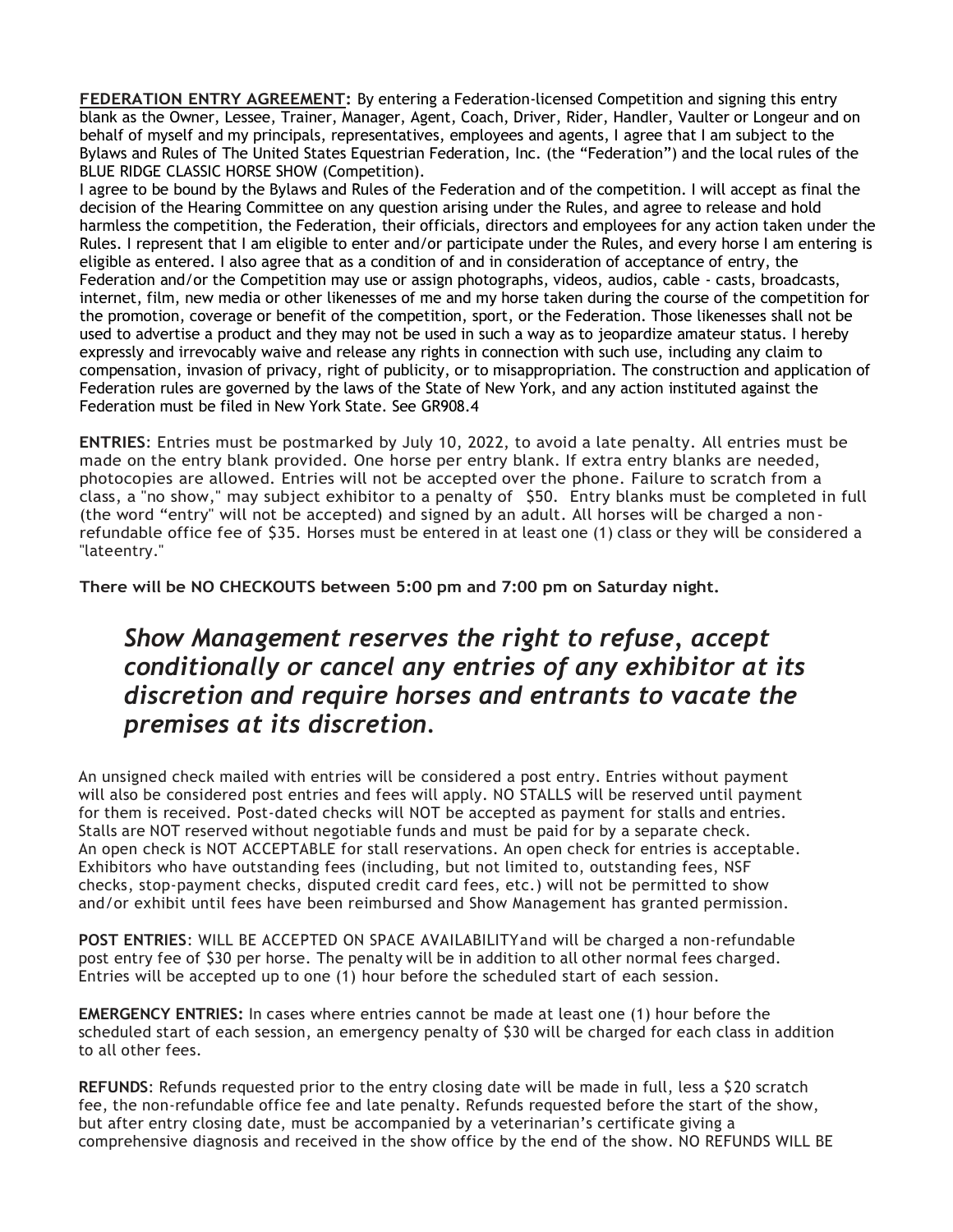MADE ON STALL FEES AFTER CLOSING DATE. All adds or scratches must be made one (1) hour prior to the scheduled start of each session to avoid late fees and/or receive credit for scratches.

**EMERGENCY REFUND POLICY** (In the event all or part of the competition is cancelled due to a storm, accident or other emergency): If the competition is cancelled prior to the scheduled first day of the show, all fees will be refunded in full minus the non-refundable office fee. If classes are cancelled once the competition 's has begun, entry fees for remaining classes will be refunded.

**UPHA CLASSICS**: Entries in the UPHA Classics must be eligible and registered with the UPHA. Initial entry fee of \$50.00 is to be made on entry blank. Final entry fee of \$100.00 must be made one hour prior to the beginning of the class session.

**REGISTRATION PAPERS**: A photocopy of registration papers MUST accompany each horse entered in the American Saddlebred, Road Horse and Hackney Pony divisions. All Roadster Horses must have a horse ID issued by ARHPA in order to compete. See USEF Rule RD101.1. This number may be applied for in the office. A COPY MUST BE KEPT ON FILE IN THE SHOW OFFICE SO THESE COPIES WILL NOT BE RETURNED. Numbers will not be released for an entry in these divisions without proper proof of registration. Names of horses/ponies must be on the entry form. The word "entry" may not be used. All horses/ponies must be entered in their full registered name and number and in the current owner of record.

**OFFICE HOURS**: Show office hours will be posted. The office will NOT be open on the Sunday following the show so exhibitors must settle accounts before the last class on Saturday evening. If exhibitors fail to do so, the Horse Show Secretary will fill in the correct amount on the open checks and the exhibitors or agents relinquish the right for adjustment after leaving the show.

**OPEN CHECKS:** All accounts must leave an open check on file when picking up exhibitor packets no exceptions. Agent may fill in check when showing is complete. If an exhibitor and/or agent fails to settle his/her account(s), the Show Secretary will fill in the correct amount on the open check and the exhibitor/agent relinquishes the right for adjustment after leaving the show.

**RETURNED CHECKS**: All checks returned for non-payment will be charged a \$50 handling fee and must be replaced by cash, certified check or cashier's check. If a returned check is not made good within 2 weeks after notification, USEF will be immediately notified of the noncompliance. All future fees will then be required to be paid with cash, money order or certified check.

**PRIZE MONEY**: Prize money will be paid by check and mailed within 30 days of closing of show. All refunds and remaining monies will be paid by check and mailed within 30 days of closing of show. *Checks for prize money become non-negotiableafter60days.*

Show management will NOT attempt to obtain addresses that are not complete, legible or correct on entry blanks.

**STABLING:** Entries for those exhibitors wishing to be stabled together must be mailed in the same envelope. Stalls are of permanent and portable types, both with doors. Stall fee is \$150. Stall doors must not be removed and the panels must not be cut or damaged in any way. Stalls, whether permanent or temporary, must be left in their original condition. The WNC Ag Center will assess a fee to any exhibitor removing/altering or damaging the stalldoors. STALLS WILL NOT BE ASSIGNED UNTIL FEES ARE PAID.

**IMPORTANT: INDICATE DATE/TIME OF ARRIVAL ON ENTRY BLANK. Reminder that no stalls will be reserved until payment for them is received.** Stalls must be paid for by a separate check. An open check is NOT acceptable for stall reservations. Entries will not be accepted unless accompanied by a separate check for stalls.

**STALL INSPECTIONS:** Before admission of horses, the Barn Manager will inspect all stalls, both permanent and temporary. Stalls will again be inspected once occupied and then after they are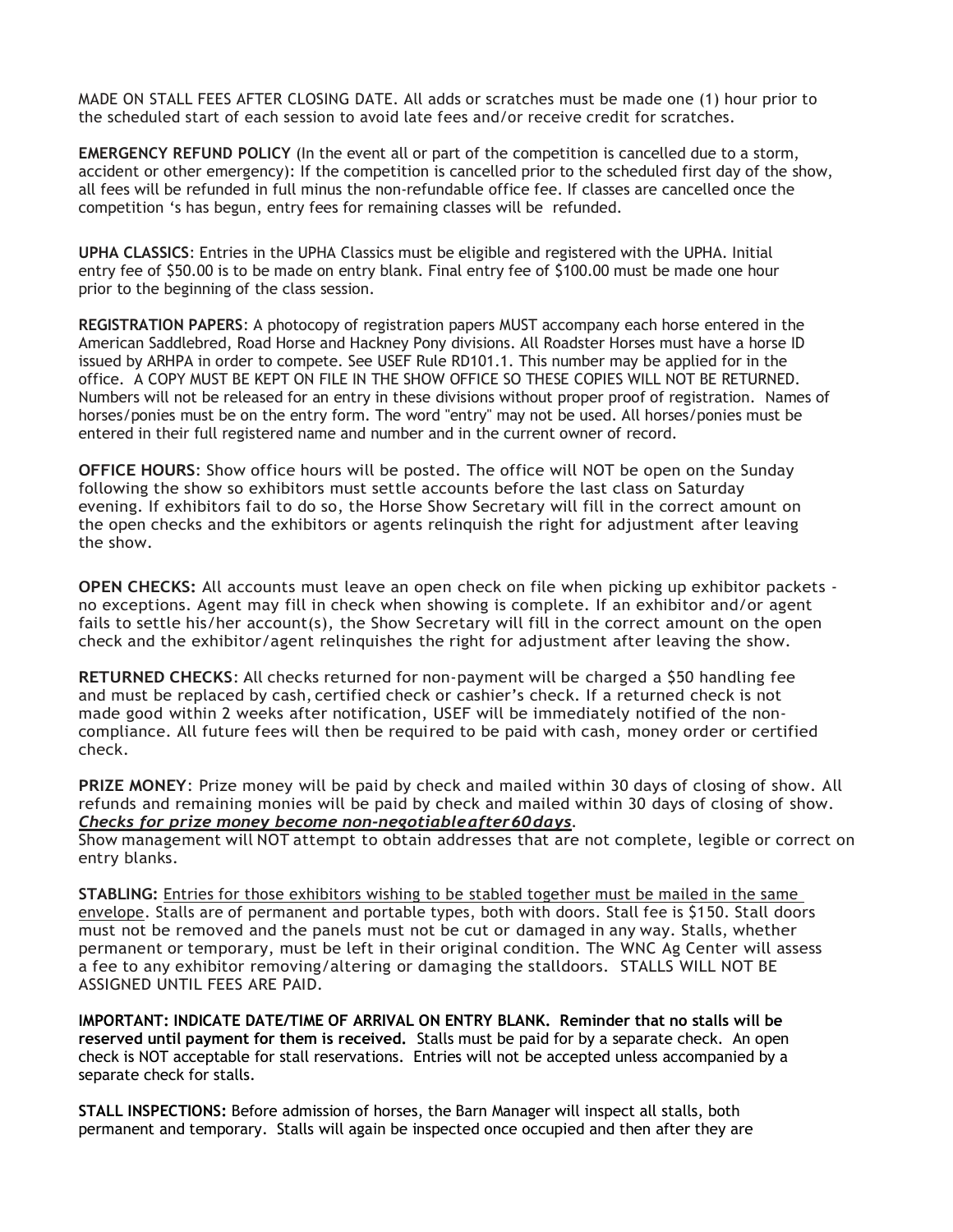vacated. Should any damage be found, replacement parts, shipping, handling and labor fees will be assessed.

**ADMISSION OF HORSES:** Stalls will be available on Sunday, July 17, 2022, at 12:00 NOON and must be vacated on Sunday, July 24, 2022, by 6:00 PM. No early arrivals will be accepted without the prior approval of the Show Manager. Early arrivals will be charged a \$20 per day, per stall fee, including tack stalls.

**DISPOSAL OFF MEDICAL WASTE:** Sharp containers are provided in convenient locations throughout the barns for the disposal of needles and other disposable sharp instruments. Show Management may fine any individuals, including trainers, owners, exhibitors or their agents up to \$100 for improper disposal of needles or other sharp disposable instruments.

**PARKING:** Parking will NOT be permitted in the barn area. Passenger vehicles should use the upper and lower East lots adjacent to the barns. Horse trailers and vans must be parked in the upper North lot adjacent to the coliseum or the lower East lot adjacent to the barns. *NO PARKING AROUND MANURE PITS OR TRASH RECEPTACLES – TOWING WILL BE ENFORCED.*

**CAMPERS:** Campers and RVs must be parked in designated areas, which are on a "first come, first serve" basis. Camper fee is \$45 per day/night. Camper permits are to be obtained from LIZ HOLMES and must be prominently displayed on camper/RV. *ANY VEHICLE (campers, RVs, utility trailers, horse trailers, etc.) CONNECTED TO ELECTRICITY AND/OR WATER WILL BE CONSIDERED A CAMPER AND WILL BE CHARGED THE CAMPER FEE.*

**TRAINING AIDS:** Attention getting devices and/or other noisemakers (including, but not limited to, tape measure, blow horns, bamboo poles, explosives, fire extinguishers, baby powder, whips longer than 6', etc.) are not allowed in and around the make-up and competition rings during scheduled sessions. All such items will be confiscated and offenders will be reported to USEF.

**MOTORIZED VEHICLES:** See Show Rules at end of Prize List.

**DOGS ON COMPETITION GROUNDS:** See Show Rules at end of Prize List.

**DAMAGE:** The WNC Agricultural Center holds individual owners and exhibitors responsible for damages incurred by them, or their agents, to barns or other properties on the show grounds and will invoice them accordingly. The Blue Ridge Classic Horse Show and/or Show Management will in no way be responsible for any loss/damage that may occur. It will be a condition of entry that each exhibitor shall hold the competition, its management and the WNC Agricultural Center blameless for any loss or accident to his/her horse(s) or equipment that may occur from sickness, fire or otherwise. The Asheville Saddlebred Horse Show, show management or the WNC Agricultural Center will not be responsible or liable for injuries sustained in any way to exhibitors, spectators, employees or other interested parties.

### **PREMIUM SCHEDULE**

| Class                   | 1st      | <b>o</b> nd | <b>a</b> rd | 4 <sup>th</sup>     | цth | 6 <sup>th</sup> | 7th | 8 <sup>th</sup> | <b>Entry Fee</b>    |
|-------------------------|----------|-------------|-------------|---------------------|-----|-----------------|-----|-----------------|---------------------|
| \$500 Championship      | \$150.00 | \$110.00    | \$75.00     | \$60.00             |     |                 |     | R               | \$50.00             |
| \$300 Championship      | \$90.00  | \$60.00     | S45.00      | S40.00              |     |                 |     |                 | S <sub>40</sub> .00 |
| \$200 Championship      | \$75.00  | \$50.00     | \$35.00     | \$25.00             |     |                 |     |                 | S <sub>40</sub> .00 |
| \$100 Championship      | \$30.00  | \$25.00     | \$20.00     | S <sub>15</sub> .00 |     |                 |     |                 | S40.00              |
| Performance Class       |          |             |             |                     |     |                 |     |                 | \$30.00             |
| <b>Equitation Class</b> |          |             |             |                     |     |                 |     |                 | \$30.00             |

### **MISCELLANEOUS**

Every animal entered for competition shall be under the control of Show Management. The show shall be under absolute control of Show Management. Only authorized persons shall be allowed in the ring during judging. Any act of discourtesy or disobedience to the judges or officials on the part of an owner, rider/driver, trainer/agent or groom will disqualify horse or rider/driver and the owner shall forfeit his/her entry and other fees, including prize money won.

The Blue Ridge Classic Horse Show is a qualifying competition for the ASHA High Point Awards and the Kentucky State Fair's World Championship Horse Show. More information may be found at [www.asha.net.](http://www.asha.net/)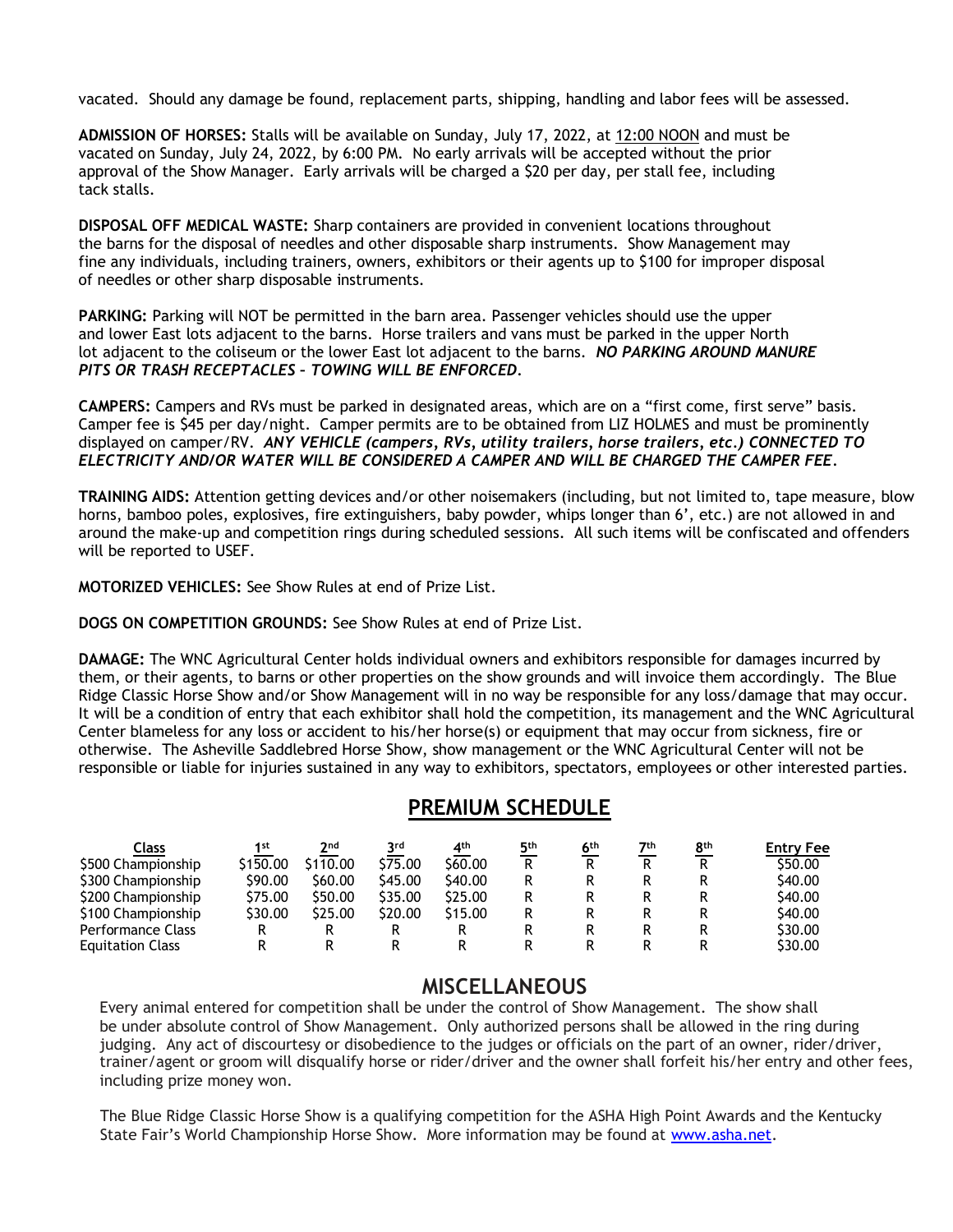#### **SHAVINGS: Contact LIZ HOLMES @ 919-672-3741 or [lizholmes1957@gmail.com](mailto:lizholmes1957@gmail.com) to order shavings.**

If an outside vendor hauls in bedding for a client, the vendor or client will be charged a show vendor fee of \$300. Exhibitor wishing to bring their own bedding may do so but must haul it in on their own vehicles. The WNC Agricultural Center does NOT allow bark to be put in the barn area.

#### **HAY: Contact LIZ HOLMES @ 919-672-3741 or lizholmes1957@gmail.com to order hay.**

If an outside vendor hauls in hay/feed for a client, the vendor or client will be charged a show vendor fee of \$300. Exhibitor wishing to bring their own hay/feed may do so but must haul it in on their own vehicles.

**CHANGES/CANCELLATIONS:** Management reserves the right to combine or cancel any class having less than four (4) entries. Management also reserves the right to change or alter the officials listed without notice prior to or during the show.

**FOOTING:** Footing in the arena (which has dimensions of approximately 240'x120') will be a dirt base with a top layer of sawdust/shavings added.

**CHAMPIONSHIP CLASSES:** To be eligible for Championship classes, horse/pony must have been entered, shown and judged in one other like class in that section. See division section for Championship qualifying classes.

**WARM-UP ARENA:** During show sessions, the covered warm-up ring will be available only for the next class to show in the indoor Show Arena. Only authorized personnel (trainers, grooms, rider/drivers) are to be in the warm-up ring. *All others involved with a horse must stay outside the warm-up ring.*

### **CLASS CALLS/GATE HOLDS:** Every effort will be made to maintain a working PA system.

HOWEVER, due to unforeseen problems with any mechanical device, the PA system and paddock calls must be considered a courtesy. IT IS THE RESPONSIBILITTY OF THE EXHIBITOR to be sure that his/her horse is at the gate at the designated time. A two (2) minute gate rule will be strictly enforced. The in gate will be closed two (2) minutes after the first horse enters the ring.

*IF APPROPRIATE WITH COVID-19 PROTOCOL***, SKY BOXES:** A limited number of sky boxes (which seat 8) are available for the duration of the show for \$450 per table. Previous table holders receive first choice, after which it is a "first come, first served" basis. Contact Liz Holmes @ 919‐672‐3741 or [lizholmes1957@gmail.com f](mailto:lizholmes1957@gmail.com)or more information.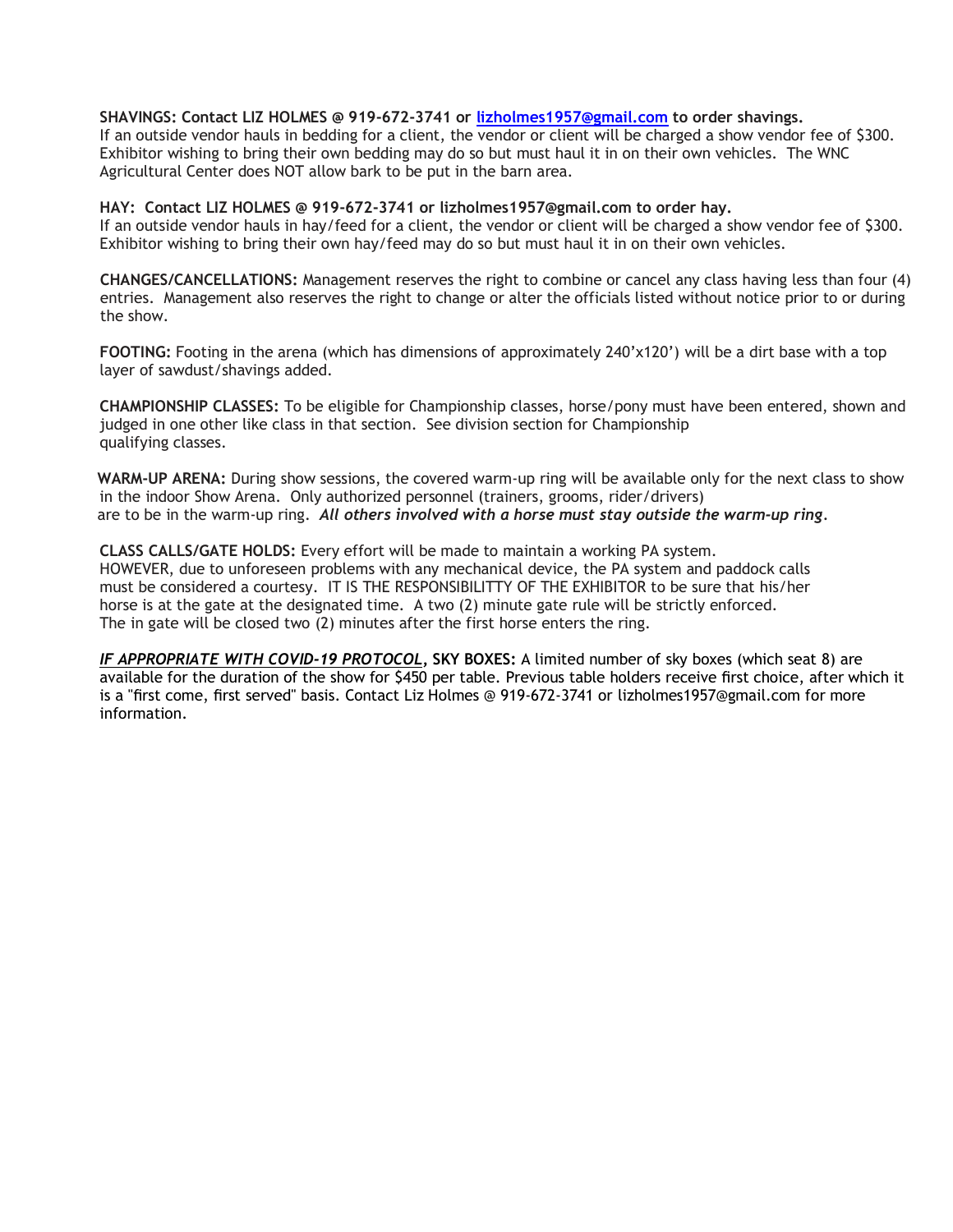#### **CLASSES BY DIVISON**

#### **SADDLEBRED DIVISION**

#### *Fine Harness*

| 21  | Open                                                                               | <b>Tuesday Evening</b>   | Entry Fee \$35  |
|-----|------------------------------------------------------------------------------------|--------------------------|-----------------|
| 68  | Amateur                                                                            | <b>Wednesday Evening</b> | Entry Fee \$35  |
| 109 | UPHA \$250 ASB Three-Year Old Classic                                              | <b>Thursday Evening</b>  | Entry Fee \$100 |
| 122 | Junior Horse                                                                       | <b>Thursday Evening</b>  | Entry Fee \$35  |
| 164 | \$300 Amateur Championship                                                         | <b>Friday Evening</b>    | Entry Fee \$45  |
|     | Must have shown & been judged in Class #68                                         |                          |                 |
| 200 | \$500 Open Stake                                                                   | Saturday Evening         | Entry Fee \$50  |
|     | Five-Gaited                                                                        |                          |                 |
| 28  | Open                                                                               | <b>Tuesday Evening</b>   | Entry Fee \$35  |
| 41  | <b>Adult Amateur</b>                                                               | <b>Tuesday Evening</b>   | Entry Fee \$35  |
| 45  | Limit Horse                                                                        |                          | Entry Fee \$35  |
| 72  | Junior Horse                                                                       | <b>Wednesday Evening</b> | Entry Fee \$35  |
| 80  | <b>Adult Ladies</b>                                                                | <b>Wednesday Evening</b> | Entry Fee \$35  |
| 84  | Junior Exhibitor                                                                   | <b>Wednesday Evening</b> | Entry Fee \$35  |
| 87  | Ladies Amateur                                                                     | <b>Wednesday Evening</b> | Entry Fee \$35  |
| 126 | \$250 Added Three Year Old Classic                                                 | <b>Thursday Evening</b>  | Entry Fee \$100 |
| 163 | \$200 Junior Exhibitor Championship                                                | <b>Friday Evening</b>    | Entry Fee \$45  |
|     | Must have shown & been judged in Class #84                                         |                          |                 |
| 170 | \$300 Ladies Amateur Championship                                                  | <b>Friday Evening</b>    | Entry Fee \$45  |
|     | Must have shown & been judged in Class #87                                         |                          |                 |
| 195 | \$300 Adult Ladies Championship                                                    | Saturday Evening         | Entry Fee \$45  |
|     | Must have shown & been judged in Class #80                                         |                          |                 |
| 210 | \$300 Adult Amateur Championship                                                   | Saturday Evening         | Entry Fee \$45  |
|     | Must have shown & been judged in Class #41                                         |                          |                 |
| 211 | \$500 Open Stake                                                                   | Saturday Evening         | Entry Fee \$50  |
|     | <b>Three-Gaited</b>                                                                |                          |                 |
| 27  | Junior Horse                                                                       | <b>Tuesday Evening</b>   | Entry Fee \$35  |
| 34  | <b>Adult Ladies</b>                                                                | <b>Tuesday Evening</b>   | Entry Fee \$35  |
| 39  | Open                                                                               | <b>Tuesday Evening</b>   | Entry Fee \$35  |
| 78  | Ladies Amateur                                                                     | <b>Tuesday Evening</b>   | Entry Fee \$35  |
| 82  | Adult Amateur                                                                      | <b>Tuesday Evening</b>   | Entry Fee \$35  |
| 118 | Junior Exhibitor - 17 & Under                                                      | <b>Thursday Evening</b>  | Entry Fee \$35  |
| 124 | Limit Horse                                                                        | <b>Thursday Evening</b>  | Entry Fee \$35  |
| 152 | \$300 Adult Amateur Championship                                                   | <b>Friday Evening</b>    | Entry Fee \$45  |
|     | Must have shown & been judged in Class #82                                         |                          |                 |
| 156 | \$300 Adult Ladies Championship                                                    | <b>Friday Evening</b>    | Entry Fee \$45  |
|     | Must have shown & been judged in Class #34                                         |                          |                 |
| 198 | \$300 Ladies Amateur Championship                                                  | Saturday Evening         | Entry Fee \$45  |
|     | Must have shown & been judged in Class #78                                         |                          |                 |
| 204 | \$500 Open Stake                                                                   | Saturday Evening         | Entry Fee \$50  |
| 207 | \$200 Junior Exhibitor Championship<br>Must have shown & been judged in Class #118 | <b>Saturday Evening</b>  | Entry Fee \$45  |

#### *Park Section* **– Park horses are ineligible to enter any other Saddlebred section. Three‐Gaited Full Mane & Tail – Entries MAY NOT CROSS‐ENTER into Park Pleasure.**

| 30 · | Junior/Limit Horse               | <b>Tuesday Evening</b>   | Entry Fee \$35 |
|------|----------------------------------|--------------------------|----------------|
|      | 36 Adult Amateur                 | <b>Tuesday Evening</b>   | Entry Fee \$35 |
| 48   | Junior Exhibitor                 | <b>Wednesday Morning</b> | Entry Fee \$35 |
| 63   | UPHA Park Three Year Old Classic | <b>Wednesday Morning</b> | Entry Fee \$35 |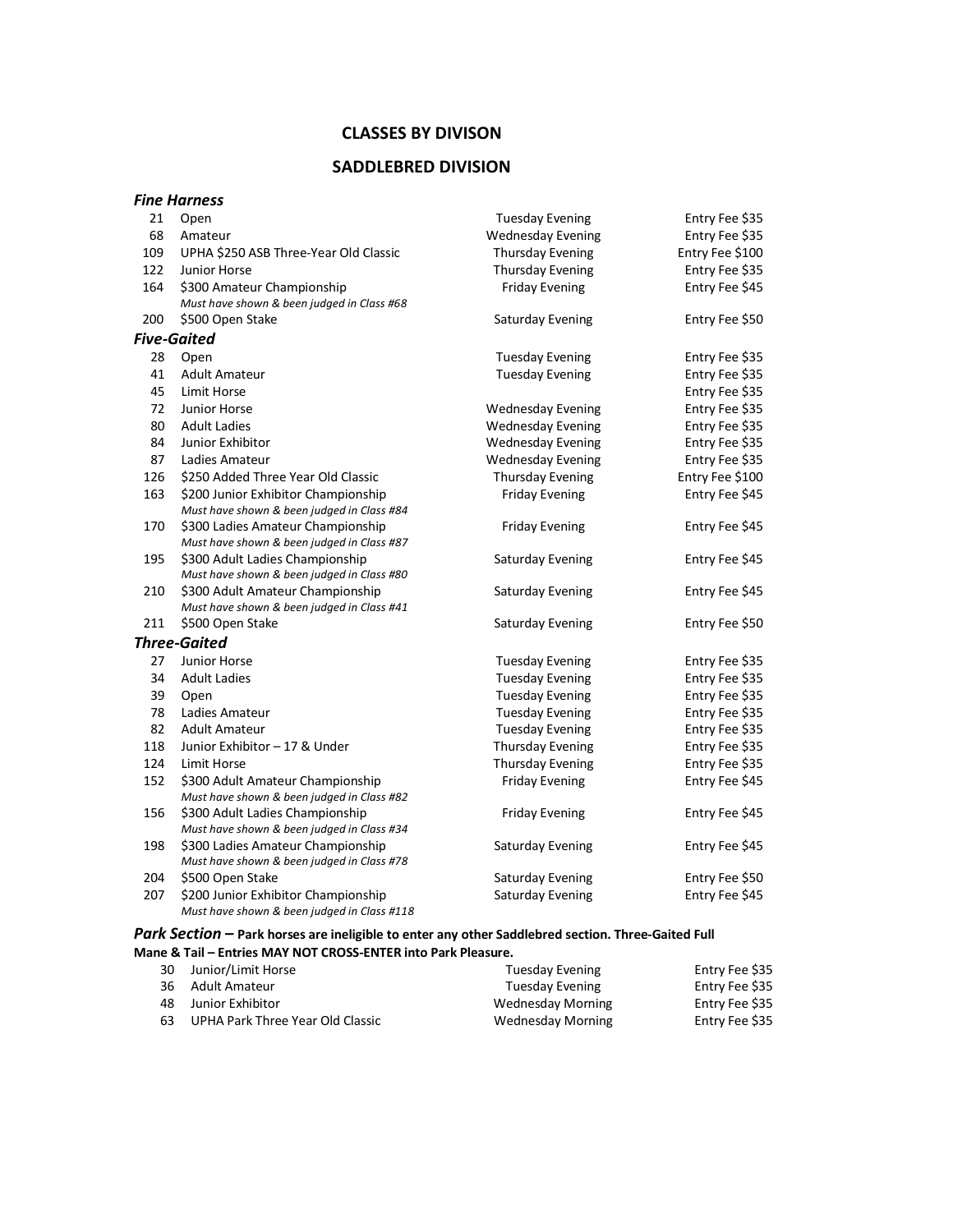| 76                 | Open                                                                                     | <b>Wednesday Evening</b> | Entry Fee \$35  |
|--------------------|------------------------------------------------------------------------------------------|--------------------------|-----------------|
| 119.1              | Natural Mane & Tail                                                                      | Thursday Evening         | Entry Fee \$35  |
| 160                | \$200 Junior Exhibitor Championship<br>Must have shown & been judged in Class #48        | <b>Friday Evening</b>    | Entry Fee \$45  |
| 168                | Adult Amateur Championship<br>Must have shown & been judged in Class #36                 | <b>Friday Evening</b>    | Entry Fee \$45  |
| 174                | Natural Mane & Tail Championship<br>Must have shown & been judged in Class #119.1        | <b>Saturday Morning</b>  | Entry Fee \$45  |
| 202                | \$250 Junior/Limit Horse Championship<br>Must have shown & been judged in Class #30      | Saturday Evening         | Entry Fee \$45  |
| 213                | \$500 Open Stake                                                                         | Saturday Evening         | Entry Fee \$50  |
|                    | Park Pleasure Three-Gaited - Entries MAY NOT CROSS-ENTER into Park Three-Gaited.         |                          |                 |
| 59                 | Open                                                                                     | <b>Wednesday Morning</b> | Entry Fee \$35  |
| 71                 | \$250 UPHA Three-Gaited Classic                                                          | <b>Wednesday Morning</b> | Entry Fee \$100 |
| 86                 | Junior Horse                                                                             | <b>Wednesday Evening</b> | Entry Fee \$35  |
| 133                | \$250 Open Championship<br>Must have shown & been judged in Class #59                    | <b>Friday Morning</b>    | Entry Fee \$45  |
| 144                | \$250 Junior Horse Championship                                                          | <b>Friday Morning</b>    | Entry Fee \$45  |
|                    | Must have shown & been judged in Class #86                                               |                          |                 |
|                    | <b>Park Pleasure Driving</b>                                                             |                          |                 |
| 12                 | Open                                                                                     | <b>Tuesday Morning</b>   | Entry Fee \$30  |
| 104                | \$200 Open Championship                                                                  | <b>Thursday Morning</b>  | Entry Fee \$40  |
|                    | Must have shown & been judged in Class #12                                               |                          |                 |
|                    | <b>Show Pleasure Section</b>                                                             |                          |                 |
|                    | <b>Three-Gaited English</b>                                                              |                          |                 |
| 11                 | Junior Exhibitor                                                                         | <b>Tuesday Morning</b>   | Entry Fee \$35  |
| 17                 | Limit Horse                                                                              | <b>Tuesday Morning</b>   | Entry Fee \$35  |
| 23                 | Adult                                                                                    | <b>Tuesday Evening</b>   | Entry Fee \$35  |
| 175                | \$200 Junior Exhibitor Championship                                                      | <b>Saturday Morning</b>  | Entry Fee \$45  |
|                    | Must have shown & been judged in Class #11 or #17                                        |                          |                 |
| 212                | \$300 Adult Championship<br>Must have shown & been judged in Class #15 or #17            | Saturday Evening         | Entry Fee \$45  |
| <b>Five-Gaited</b> |                                                                                          |                          |                 |
| 3                  | Junior Exhibitor                                                                         | <b>Tuesday Morning</b>   | Entry Fee \$35  |
| 15                 | Adult                                                                                    | <b>Tuesday Morning</b>   | Entry Fee \$35  |
| 189                | \$200 Junior Exhibitor Championship<br>Must have shown & been judged in Class #3         | <b>Saturday Morning</b>  | Entry Fee \$45  |
| 199                | \$250 Adult Championship<br>Must have shown & been judged in Class #15                   | Saturday Evening         | Entry Fee \$45  |
| <b>Driving</b>     |                                                                                          |                          |                 |
| 1                  | <b>Adult Amateur</b>                                                                     | <b>Tuesday Morning</b>   | Entry Fee \$35  |
| 128                | \$200 Adult Amateur Championship                                                         | <b>Friday Morning</b>    | Entry Fee \$45  |
|                    | Must have shown & been judged in Class #1                                                |                          |                 |
|                    | <b>Country Pleasure Section</b>                                                          |                          |                 |
|                    | <b>Three-Gaited English</b>                                                              |                          |                 |
| 6                  | Limit Horse                                                                              | <b>Tuesday Morning</b>   | Entry Fee \$35  |
| 51                 | Adult                                                                                    | <b>Wednesday Morning</b> | Entry Fee \$35  |
| 113                | Junior Exhibitor                                                                         | <b>Thursday Evening</b>  | Entry Fee \$35  |
| 158                | \$250 Adult Championship                                                                 | <b>Friday Evening</b>    | Entry Fee \$45  |
|                    | Must have shown & been judged in Class #6 or #51                                         |                          |                 |
| 183                | \$200 Junior Exhibitor Championship<br>Must have shown & been judged in Class #6 or #113 | <b>Saturday Morning</b>  | Entry Fee \$45  |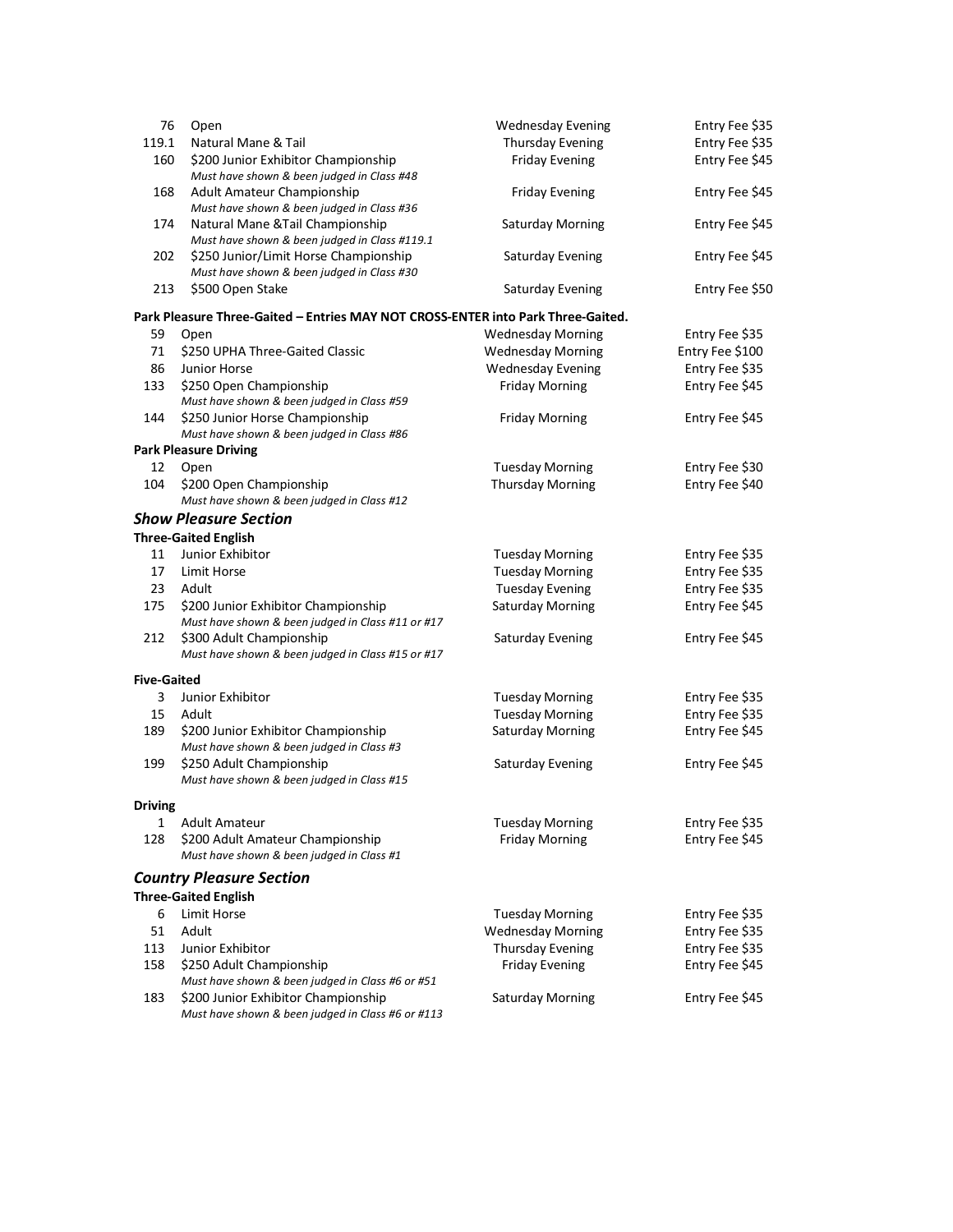| 57             | Amateur/Junior Exhibitor                           | <b>Wednesday Morning</b> | Entry Fee \$35 |
|----------------|----------------------------------------------------|--------------------------|----------------|
| 90             | Saddle & Bridle's Shatner                          | <b>Thursday Morning</b>  | Entry Fee \$35 |
| 141            | \$200 Championship                                 | <b>Friday Morning</b>    | Entry Fee \$45 |
|                | Must have shown & been judged in Class #57 or #90  |                          |                |
| <b>Hunter</b>  |                                                    |                          |                |
| 18             | Saddle & Bridle's Hunt Seat Classic                | <b>Tuesday Morning</b>   | Entry Fee \$35 |
| 106            | Amateur/Junior Exhibitor                           | <b>Thursday Morning</b>  | Entry Fee \$35 |
| 134            | \$200 Championship                                 | <b>Friday Morning</b>    | Entry Fee \$45 |
|                | Must have shown & been judged in Class #18 or #106 |                          |                |
| <b>Driving</b> |                                                    |                          |                |
| 54             | Amateur/Junior Exhibitor                           | <b>Wednesday Morning</b> | Entry Fee \$35 |
| 137            | \$200 Championship                                 | <b>Friday Morning</b>    | Entry Fee \$45 |
|                | Must have shown & been judged in Class #54         |                          |                |

#### **SADDLE TYPE PONY DIVISION (not USEF Rated)**

Ponies must possess a current or permanent measurement card issued by USEF.

#### **Five‐Gaited Pony**

| 74  | Junior Exhibitor                            | Wednesday Evening       | Entry Fee \$35 |
|-----|---------------------------------------------|-------------------------|----------------|
| 139 | \$200 Championship                          | <b>Friday Morning</b>   | Entry Fee \$45 |
|     | Must have shown & been judged in Class #74  |                         |                |
|     | <b>Three-Gaited Pony</b>                    |                         |                |
| 114 | Junior Exhibitor                            | <b>Thursday Evening</b> | Entry Fee \$35 |
| 179 | \$200 Championship                          | <b>Friday Morning</b>   | Entry Fee \$45 |
|     | Must have shown & been judged in Class #114 |                         |                |

#### **HACKNEY DIVISION**

#### *Park Pleasure Driving*

| 50  | \$250 UPHA Four Year Old & Under Classic           | <b>Wednesday Morning</b> | Entry Fee \$100 |
|-----|----------------------------------------------------|--------------------------|-----------------|
| 60  | Open                                               | <b>Wednesday Morning</b> | Entry Fee \$35  |
| 142 | \$200 Championship                                 | <b>Friday Morning</b>    | Entry Fee \$45  |
|     | Must have shown & been judged in any of the above  |                          |                 |
|     | classes                                            |                          |                 |
|     | Pleasure Pony                                      |                          |                 |
| 26  | Pleasure Driving AHHS Medallion                    | <b>Tuesday Evening</b>   | Entry Fee \$35  |
| 31  | <b>Pleasure Driving Adult</b>                      | <b>Tuesday Evening</b>   | Entry Fee \$35  |
| 46  | Under Saddle AHHS Medallion                        | <b>Wednesday Morning</b> | Entry Fee \$35  |
| 102 | Pleasure Driving - Limit Pony                      | <b>Thursday Morning</b>  | Entry Fee \$35  |
| 180 | \$200 Under Saddle Championship                    | <b>Saturday Morning</b>  | Entry Fee \$45  |
|     | Must have shown & been judged in Class #46         |                          |                 |
| 186 | \$200 Pleasure Driving Championship                | <b>Saturday Morning</b>  | Entry Fee \$45  |
|     | Must have shown & been judged in Class #26, #31 or |                          |                 |
|     | #102                                               |                          |                 |
|     | Roadster Pony                                      |                          |                 |
| 4   | \$250 UPHA Four Year Old & Under Classic           | <b>Tuesday Morning</b>   | Entry Fee \$100 |
| 14  | Limit Pony                                         | <b>Tuesday Morning</b>   | Entry Fee \$35  |
| 56  | AHHS Youth Medallion, 14-17                        | <b>Wednesday Morning</b> | Entry Fee \$35  |
| 62  | AHHS Youth Medallion, 13 & Under                   | <b>Wednesday Morning</b> | Entry Fee \$35  |
| 70  | <b>Adult Amateur</b>                               | <b>Wednesday Evening</b> | Entry Fee \$35  |
| 75  | Open                                               | <b>Wednesday Evening</b> | Entry Fee \$35  |
| 120 | Under Saddle - AHHS Medallion                      | <b>Thursday Evening</b>  | Entry Fee \$35  |
| 153 | \$200 Junior Exhibitor Championship                | <b>Friday Evening</b>    | Entry Fee \$40  |

- 
- 153 \$200 Junior Exhibitor Championship *Must have shown & been judged in Class #56 or #62*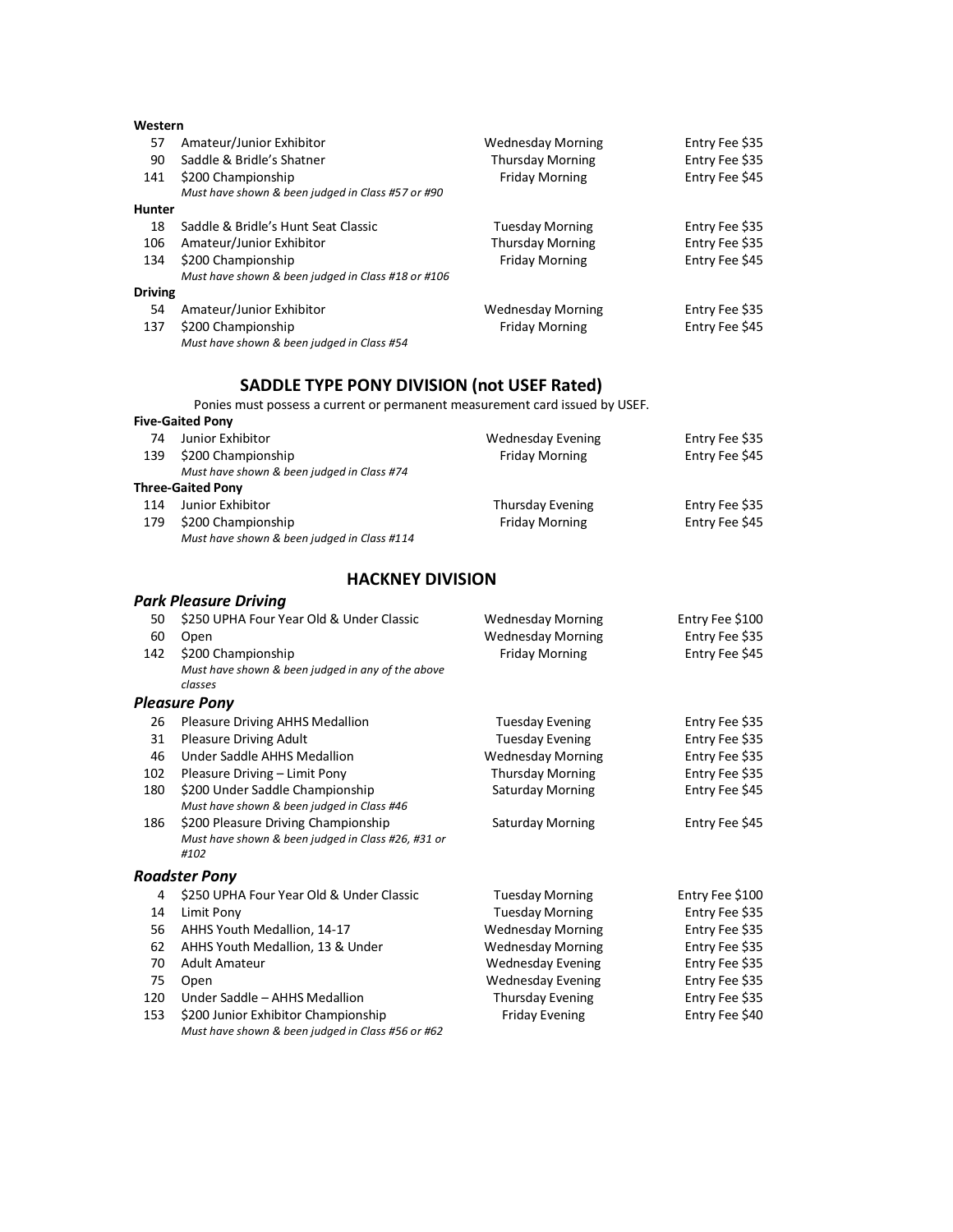| 167 | \$300 Adult Amateur<br>Must have shown & been judged in Class #14 or #70                  | <b>Friday Evening</b>    | Entry Fee \$45  |
|-----|-------------------------------------------------------------------------------------------|--------------------------|-----------------|
| 177 | \$200 Under Saddle Championship<br>Must have shown & been judged in Class #120            | <b>Saturday Morning</b>  | Entry Fee \$45  |
| 188 | Junior Pony                                                                               | <b>Saturday Morning</b>  | Entry Fee \$35  |
| 215 | \$500 Open Stake                                                                          | Saturday Evening         | Entry Fee \$50  |
|     | <b>Hackney Pony</b>                                                                       |                          |                 |
| 40  | Open                                                                                      | <b>Tuesday Evening</b>   | Entry Fee \$30  |
| 67  | \$250 UPHA Four Year Old & Under Classic                                                  | <b>Wednesday Evening</b> | Entry Fee \$100 |
| 98  | Amateur                                                                                   | <b>Thursday Morning</b>  | Entry Fee \$30  |
| 162 | \$200 Open Championship<br>Must have shown & been judged in any of the above<br>classes.  | <b>Friday Evening</b>    | Entry Fee \$40  |
|     | <b>Harness Pony</b>                                                                       |                          |                 |
| 24  | Open                                                                                      | <b>Tuesday Evening</b>   | Entry Fee \$30  |
| 111 | \$250 Four Year Old & Under Classic                                                       | Thursday Evening         | Entry Fee \$100 |
| 125 | Amateur                                                                                   | Thursday Evening         | Entry Fee \$30  |
| 197 | \$200 Open Championship                                                                   | Saturday Evening         | Entry Fee \$40  |
|     | Must have shown & been judged in Class #24 or #111                                        |                          |                 |
| 208 | \$200 Amateur Championship<br>Must have shown & been judged in Class #125                 | Saturday Evening         | Entry Fee \$40  |
|     | <b>ROADSTER HORSE DIVISION</b>                                                            |                          |                 |
| 10  | To Bike - Limit Horse                                                                     | <b>Tuesday Morning</b>   | Entry Fee \$30  |
| 28  | To Bike - Open                                                                            | <b>Tuesday Evening</b>   | Entry Fee \$30  |
| 37  | Under Saddle - Open                                                                       | <b>Tuesday Evening</b>   | Entry Fee \$30  |
| 79  | To Bike - Amateur                                                                         | <b>Wednesday Evening</b> | Entry Fee \$30  |
| 165 | \$300 To Bike - Amateur Championship                                                      | <b>Friday Evening</b>    | Entry Fee \$40  |
|     | Must have shown & been judged in Class #10 or #79                                         |                          |                 |
| 206 | \$500 To Bike - Open Stake                                                                | Saturday Evening         | Entry Fee \$50  |
| 211 | \$200 Under Saddle Championship<br>Must have shown & been judged in Class #37             | Saturday Evening         | Entry Fee \$40  |
|     | <b>MORGAN DIVISION</b>                                                                    |                          |                 |
|     | <b>Park Saddle</b>                                                                        |                          |                 |
| 29  | Amateur                                                                                   | <b>Tuesday Evening</b>   | Entry Fee \$30  |
| 33  | Open                                                                                      | <b>Tuesday Evening</b>   | Entry Fee \$30  |
| 38  | Junior Horse                                                                              | <b>Tuesday Evening</b>   | Entry Fee \$30  |
| 96  | Ladies                                                                                    | <b>Thursday Morning</b>  | Entry Fee \$30  |
| 203 | \$300 Open Championship<br>Must have shown & been judged in any of the above<br>classes.  | Saturday Evening         | Entry Fee \$40  |
|     | <b>Park Harness</b>                                                                       |                          |                 |
| 81  | Amateur/Junior Exhibitor                                                                  | <b>Wednesday Evening</b> | Entry Fee \$35  |
| 115 | Open                                                                                      | Thursday Evening         | Entry Fee \$35  |
| 159 | \$200 Amateur/Junior Exhibitor Championship<br>Must have shown & been judged in Class #81 | <b>Friday Evening</b>    | Entry Fee \$45  |
| 194 | \$300 Open Championship<br>Must have shown & been judged in any of the above<br>classes.  | Saturday Evening         | Entry Fee \$45  |
|     | <b>English Pleasure</b>                                                                   |                          |                 |
| 25  | Junior/Limit Horse                                                                        | <b>Tuesday Evening</b>   | Entry Fee \$30  |
| 35  | Open                                                                                      | <b>Tuesday Evening</b>   | Entry Fee \$30  |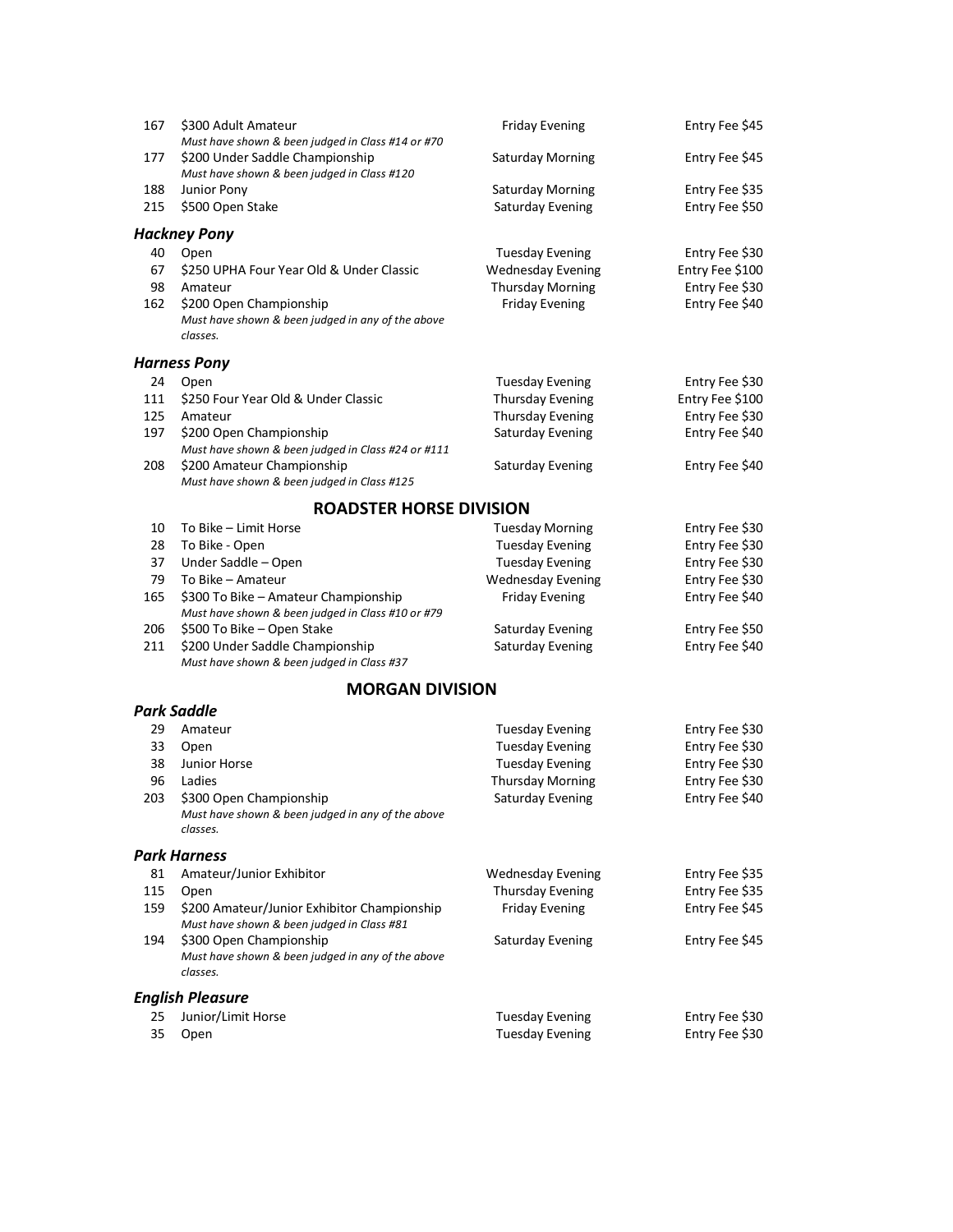| 49  | Junior Exhibitor                                                                                  | <b>Wednesday Morning</b> | Entry Fee \$30 |
|-----|---------------------------------------------------------------------------------------------------|--------------------------|----------------|
| 77  | Ladies                                                                                            | <b>Wednesday Evening</b> | Entry Fee \$30 |
| 99  | <b>Adult Amateur</b>                                                                              | <b>Thursday Morning</b>  | Entry Fee \$30 |
| 143 | \$200 Junior/Limit Horse Championship<br>Must have shown & been judged in Class #25               | <b>Friday Morning</b>    | Entry Fee \$40 |
| 151 | \$200 Junior Exhibitor Championship<br>Must have shown & been judged in Class #49                 | <b>Friday Evening</b>    | Entry Fee \$40 |
| 166 | \$200 Amateur Championship<br>Must have shown & been judged in Class #99                          | <b>Friday Evening</b>    | Entry Fee \$40 |
| 214 | \$300 Open Championship<br>Must have shown & been judged in any of the above<br>classes.          | Saturday Evening         | Entry Fee \$40 |
|     | <b>Pleasure Driving</b>                                                                           |                          |                |
| 9   | Junior Exhibitor                                                                                  | <b>Tuesday Morning</b>   | Entry Fee \$35 |
| 47  | Amateur                                                                                           | <b>Wednesday Morning</b> | Entry Fee \$35 |
| 83  | Junior/Limit Horse                                                                                | <b>Wednesday Evening</b> | Entry Fee \$35 |
| 91  | \$200 Junior Exhibitor Championship                                                               | <b>Thursday Morning</b>  | Entry Fee \$35 |
| 107 | Open                                                                                              | <b>Thursday Morning</b>  | Entry Fee \$35 |
| 112 | \$200 Junior/Limit Horse Championship<br>Must have shown & been judged in Class #83               | Thursday Evening         | Entry Fee \$45 |
| 169 | \$300 Open Championship<br>Must have shown & been judged in any of the above<br>classes.          | <b>Friday Evening</b>    | Entry Fee \$45 |
| 201 | \$200 Amateur Championship<br>Must have shown & been judged in Class #47.                         | Saturday Evening         | Entry Fee \$45 |
|     | <b>Classic Pleasure Saddle</b>                                                                    |                          |                |
| 105 | Junior/Limit Horse                                                                                | <b>Thursday Morning</b>  | Entry Fee \$35 |
| 119 | <b>Adult Amateur</b>                                                                              | Thursday Evening         | Entry Fee \$35 |
| 121 | Junior Exhibitor                                                                                  | Thursday Evening         | Entry Fee \$35 |
| 178 | \$200 Junior Exhibitor Championship<br>Must have shown & been judged in Class #121                | <b>Saturday Morning</b>  | Entry Fee \$45 |
| 209 | \$200 Adult Amateur Championship<br>Must have shown & been judged in any of the above<br>classes. | Saturday Evening         | Entry Fee \$45 |
|     | <b>Classic Pleasure Driving</b>                                                                   |                          |                |
| 7   | Junior/Limit Horse                                                                                | <b>Tuesday Morning</b>   | Entry Fee \$35 |
| 69  | <b>Adult Amateur</b>                                                                              | <b>Wednesday Evening</b> | Entry Fee \$35 |
| 100 | Junior Exhibitor                                                                                  | <b>Thursday Morning</b>  | Entry Fee \$35 |
| 155 | \$200 Championship                                                                                | <b>Friday Evening</b>    | Entry Fee \$45 |
|     | Must have shown & been judged in any of the above<br>classes.                                     |                          |                |
|     | <b>Hunter Pleasure</b>                                                                            |                          |                |
| 13  | Open                                                                                              | <b>Tuesday Morning</b>   | Entry Fee \$35 |
| 22  | Junior/Limit Horse                                                                                | <b>Tuesday Evening</b>   | Entry Fee \$35 |
| 52  | Youth                                                                                             | <b>Wednesday Morning</b> | Entry Fee \$35 |
| 58  | Junior Exhibitor                                                                                  | <b>Wednesday Morning</b> | Entry Fee \$35 |
| 103 | Amateur                                                                                           | <b>Thursday Morning</b>  | Entry Fee \$35 |
| 117 | \$200 Junior/Limit Horse Championship<br>Must have shown & been judged in Class #22               | <b>Thursday Evening</b>  | Entry Fee \$45 |
| 145 | Ladies                                                                                            | <b>Friday Morning</b>    | Entry Fee \$35 |
| 161 | \$300 Open Championship<br>Must have shown & been judged in any of the above<br>classes.          | <b>Friday Evening</b>    | Entry Fee \$45 |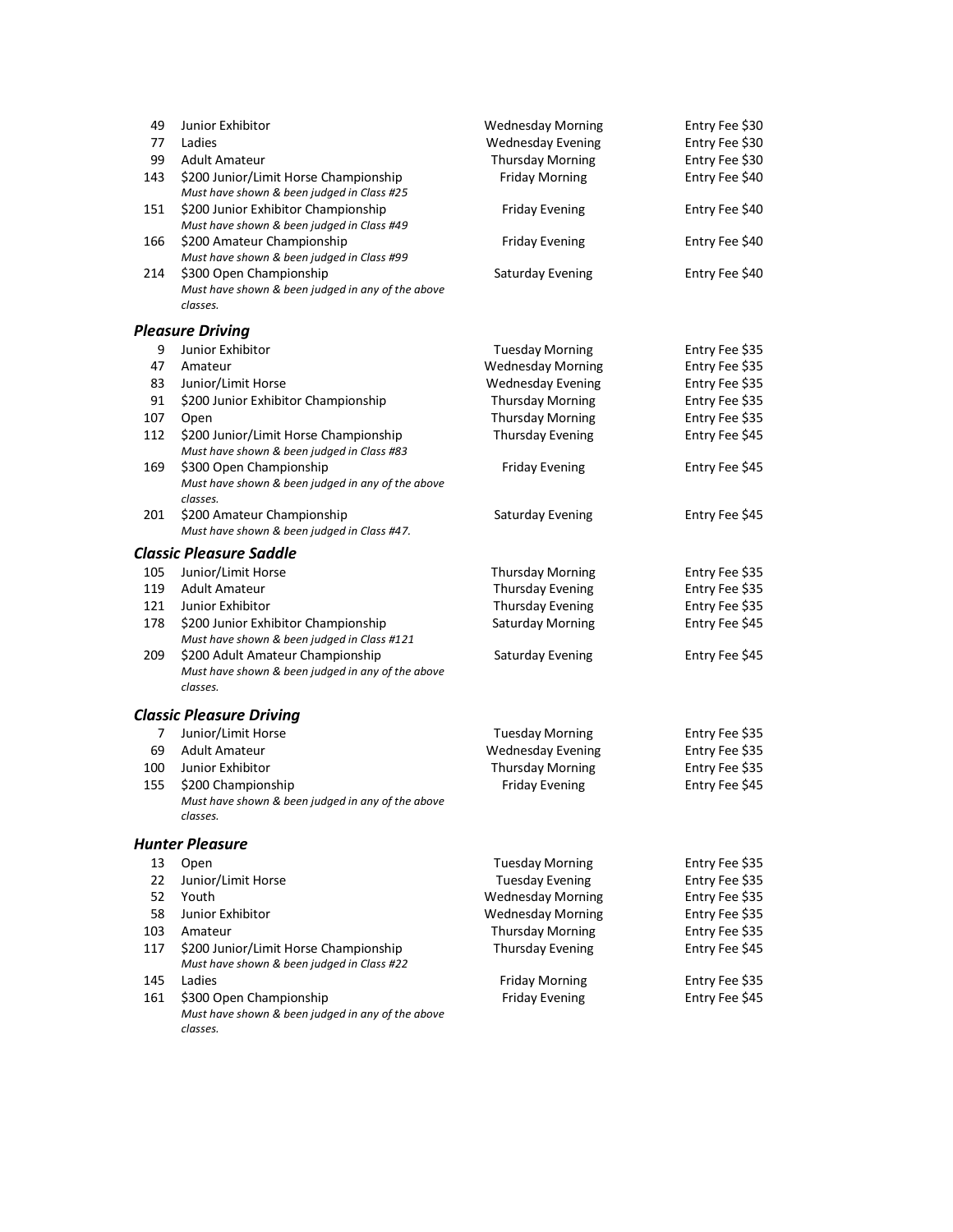| 173           | \$200 Junior Exhibitor Championship<br>Must have shown & been judged in Class #58 | Saturday Morning         | Entry Fee \$45 |
|---------------|-----------------------------------------------------------------------------------|--------------------------|----------------|
| 182           | \$200 Amateur Championship<br>Must have shown & been judged in Class #103         | Saturday Morning         | Entry Fee \$45 |
|               | <b>Western Pleasure</b>                                                           |                          |                |
| $\mathcal{P}$ | Amateur                                                                           | <b>Tuesday Morning</b>   | Entry Fee \$35 |
| 19            | Youth                                                                             | <b>Tuesday Morning</b>   | Entry Fee \$35 |
| 61            | Junior Exhibitor                                                                  | <b>Wednesday Morning</b> | Entry Fee \$35 |
| 123           | Open                                                                              | <b>Thursday Evening</b>  | Entry Fee \$35 |
| 136           | Junior Exhibitor Championship                                                     | <b>Friday Morning</b>    | Entry Fee \$45 |
|               | Must have shown & been judged in Class #61                                        |                          |                |
| 140           | Junior/Limit Horse                                                                | <b>Friday Morning</b>    | Entry Fee \$35 |
| 157           | Ladies                                                                            | <b>Friday Evening</b>    | Entry Fee \$35 |
| 190           | \$200 Amateur Championship                                                        | <b>Saturday Morning</b>  | Entry Fee \$45 |
|               | Must have shown & been judged in Class #2                                         |                          |                |
| 196           | \$300 Open Championship                                                           | Saturday Evening         | Entry Fee \$45 |
|               | Must have shown & been judged in any of the above                                 |                          |                |
|               | classes                                                                           |                          |                |

#### **ENGLISH PLEASURE DIVISION**

#### **Open to Professionals, Amateurs & Junior Exhibitors. Open to Any Breed, Any Age.**

| 94  | <b>Driving</b>                                                                    | <b>Thursday Morning</b> | Entry Fee \$35 |
|-----|-----------------------------------------------------------------------------------|-------------------------|----------------|
| 101 | Saddle Seat WTC                                                                   | <b>Thursday Morning</b> | Entry Fee \$35 |
| 110 | Hunter Seat WTC                                                                   | <b>Thursday Evening</b> | Entry Fee \$35 |
| 176 | \$100 Saddle Seat WTC Championship<br>Must have shown & been judged in Class #101 | <b>Saturday Morning</b> | Entry Fee \$45 |
| 185 | \$100 Hunter Seat WTC Championship<br>Must have shown & been judged in Class #110 | Saturday Morning        | Entry Fee \$45 |
| 187 | \$100 Driving Championship<br>Must have shown & been judged in Class #94          | <b>Saturday Morning</b> | Entry Fee \$45 |

#### **EQUITATION DIVISION**

| 8    | UPHA Challenge Cup - 17 & Under                                                                       | <b>Tuesday Morning</b>   | Entry Fee \$30 |
|------|-------------------------------------------------------------------------------------------------------|--------------------------|----------------|
| 16   | UPHA Pleasure Challenge Cup - 17 & Under                                                              | <b>Tuesday Morning</b>   | Entry Fee \$30 |
| 42   | Morgan W/T Saddle Seat Equitation - 11 &<br>Under                                                     | <b>Wednesday Morning</b> | Entry Fee \$30 |
| 43   | UPHA 10 & Under W/T Challenge Cup                                                                     | <b>Wednesday Morning</b> | Entry Fee \$30 |
| 53   | Pleasure Equitation - 17 & Under                                                                      | <b>Wednesday Morning</b> | Entry Fee \$30 |
| 55   | AMHA Saddle Seat Medal                                                                                | <b>Wednesday Morning</b> | Entry Fee \$30 |
| 64   | Saddle Seat Equitation - 17 & Under                                                                   | <b>Wednesday Morning</b> | Entry Fee \$30 |
| 65   | Morgan W/T Hunt Seat Equitation $-11$ &<br>Under                                                      | <b>Wednesday Morning</b> | Entry Fee \$30 |
| 65.1 | 8 & Under Walk/Trot                                                                                   | <b>Wednesday Morning</b> | Entry Fee \$30 |
| 66   | USEF Saddle Seat Medal - 17 & Under                                                                   | <b>Wednesday Evening</b> | Entry Fee \$30 |
| 73   | <b>AMHA Hunt Seat Medal</b>                                                                           | <b>Wednesday Evening</b> | Entry Fee \$30 |
| 92   | Saddle & Bridle's ASB Pleasure Equitation<br>Medallion                                                | <b>Thursday Morning</b>  | Entry Fee \$30 |
| 95   | Morgan Hunt Seat Equitation $-17$ & Under                                                             | <b>Thursday Morning</b>  | Entry Fee \$30 |
| 97   | Morgan Saddle Seat Equitation - 17 & Under                                                            | <b>Thursday Morning</b>  | Entry Fee \$30 |
| 127  | Pleasure Equitation Championship - 17 &<br>Under<br>Must have shown & been judged in Class #8, #16 or | <b>Friday Morning</b>    | Entry Fee \$30 |
|      | #92                                                                                                   |                          |                |
| 130  | Morgan W/T Saddle Seat Equitation                                                                     | <b>Friday Morning</b>    | Entry Fee \$30 |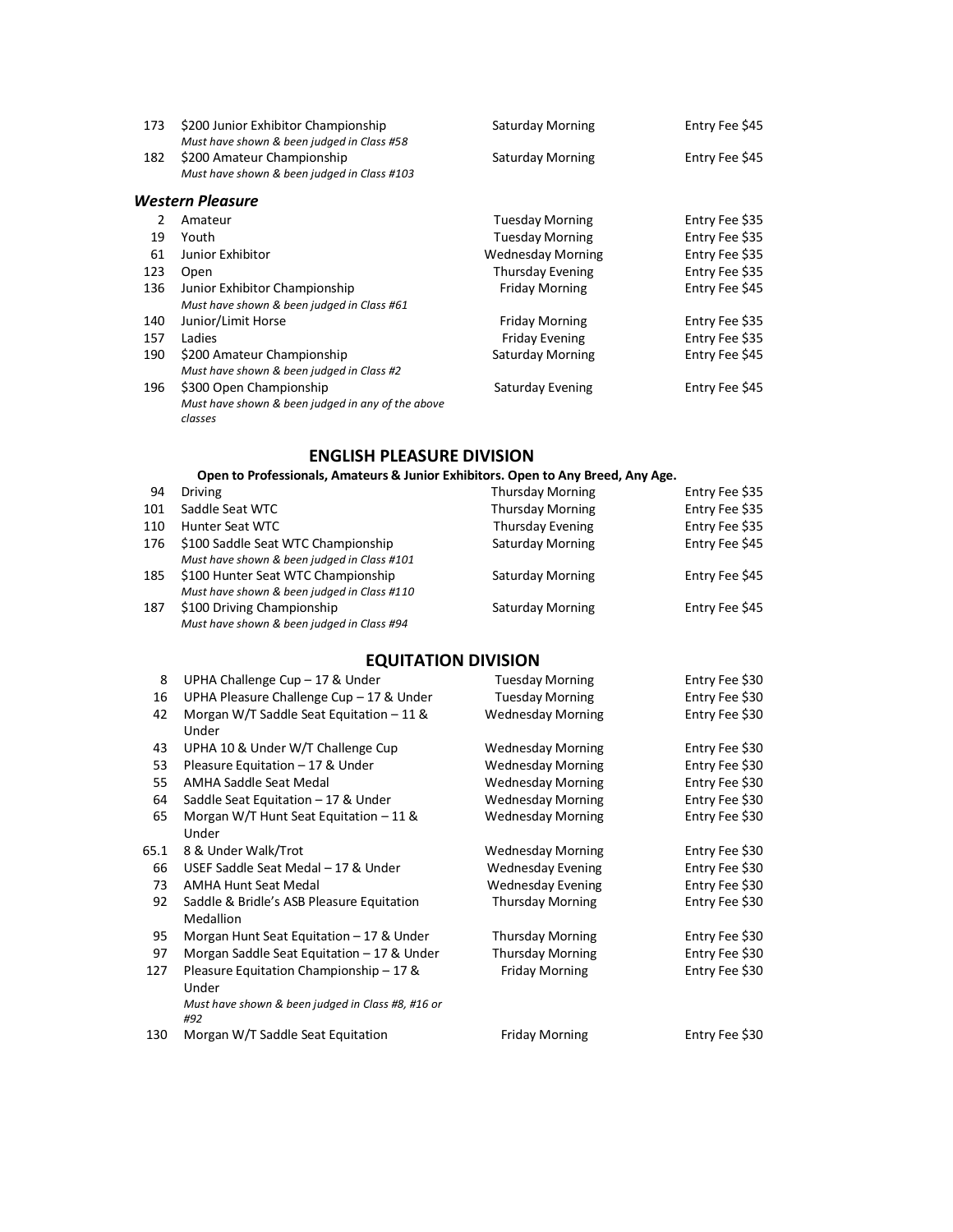|       | Championship - 11 & Under                                                                           |                          |                |
|-------|-----------------------------------------------------------------------------------------------------|--------------------------|----------------|
|       | Must have shown & been judged in Class #42                                                          |                          |                |
| 131   | Morgan Saddle Seat Equitation Championship -                                                        | <b>Friday Morning</b>    | Entry Fee \$30 |
|       | 17 & Under                                                                                          |                          |                |
|       | Must have shown & been judged in Class #55                                                          |                          |                |
| 132   | Saddle Seat W/T Equitation Championship-10                                                          | <b>Friday Morning</b>    | Entry Fee \$30 |
|       | & Under                                                                                             |                          |                |
|       | Must have shown & been judged in Class #43 or #65.1                                                 |                          |                |
| 147   | Morgan Hunt Seat Equitation Championship-                                                           | <b>Friday Morning</b>    | Entry Fee \$30 |
|       | 17 & Under                                                                                          |                          |                |
|       | Must have shown & been judged in Class #95                                                          |                          |                |
| 149   | Morgan W/T Hunt Seat Equitation                                                                     | <b>Friday Morning</b>    | Entry Fee \$30 |
|       | Championship-11 & Under                                                                             |                          |                |
|       | Must have shown & been judged in Class #65                                                          |                          |                |
| 150   | Saddle Seat Equitation Championship - 17 &                                                          | <b>Friday Evening</b>    | Entry Fee \$30 |
|       | Under                                                                                               |                          |                |
|       | Must have shown & been judged in Class #8, #16,                                                     |                          |                |
|       | #64, #66                                                                                            |                          |                |
| 171   | Morgan W/J Western Seat Equitation $-11$ &                                                          | <b>Saturday Morning</b>  | Entry Fee \$30 |
|       | Under                                                                                               |                          |                |
|       | <b>MISCELLANEOUS DIVISION</b>                                                                       |                          |                |
|       |                                                                                                     |                          |                |
| 20    | Morgan W/J Pleasure - Riders 11 & Under                                                             | <b>Tuesday Morning</b>   | Entry Fee \$30 |
| 41.1  | Pleasure Pony Driving - Any Breed                                                                   | <b>Wednesday Morning</b> | Entry Fee \$30 |
| 88    | Morgan W/T Saddle Seat Pleasure - 11 &                                                              | <b>Thursday Morning</b>  | Entry Fee \$30 |
|       | Under                                                                                               |                          |                |
| 87.1  | W/T Pleasure - Any Breed, Any Seat, Amateur                                                         | <b>Thursday Morning</b>  | Entry Fee \$30 |
|       | Rider, 13 & Over                                                                                    |                          |                |
| 89    | ASB W/T Pleasure - 12 & Under                                                                       | <b>Thursday Morning</b>  | Entry Fee \$30 |
|       | Open to Show Pleasure Horses, Country Pleasure<br>Horses and Saddlebred-type pleasure ponies. To be |                          |                |
|       | shown at a walk and trot. Judged on manners,                                                        |                          |                |
|       | performance, presence, quality and conformation.                                                    |                          |                |
|       | Entries will NOT be asked to back.                                                                  |                          |                |
| 93    | Morgan W/J Pleasure Championship - 11 &                                                             | <b>Thursday Morning</b>  | Entry Fee \$40 |
|       | Under                                                                                               |                          |                |
|       | Must have shown & been judged in Class #20                                                          |                          |                |
| 108   | Morgan W/T Hunt Seat Pleasure - 11 & Under                                                          | <b>Thursday Morning</b>  | Entry Fee \$30 |
| 126.1 | Pleasure Pony Driving CHAMPIONSHIP - Any                                                            | <b>Friday Morning</b>    | Entry Fee \$40 |
|       | <b>Breed</b>                                                                                        |                          |                |
| 135   | ASB W/T Pleasure Championship - 12 & Under                                                          | <b>Friday Morning</b>    |                |
|       | Must have shown & been judged in Class #89                                                          |                          |                |
| 138   | Local Pleasure Horses                                                                               | Friday Morning           | Entry Fee \$30 |
| 170.1 | W/T Pleasure CHAMPIONSHIP - Any Breed,                                                              | <b>Saturday Morning</b>  | Entry Fee \$40 |
|       | Any Seat, Amateur Rider, 13 & Over                                                                  |                          |                |
| 184   | Morgan W/T Saddle Seat Pleasure                                                                     | <b>Saturday Morning</b>  | Entry Fee \$40 |
|       | Championship-11 & Under                                                                             |                          |                |
|       | Must have shown & been judged in Class #89                                                          |                          |                |
| 187   | Local Pleasure Horse Championship                                                                   | <b>Saturday Morning</b>  | Entry Fee \$40 |
|       | Must have shown & been judged in Class #138                                                         |                          |                |
| 193   | Morgan W/T Hunt Seat Pleasure                                                                       | <b>Saturday Morning</b>  | Entry Fee \$40 |
|       | Championship-11 & Under                                                                             |                          |                |
|       | Must have shown & been judged in Class #108                                                         |                          |                |

#### **ALL BREED OPPORTUNITY DIVISION**

**Open to All Breeds & Riders— USEF Recognized – No USEF Points**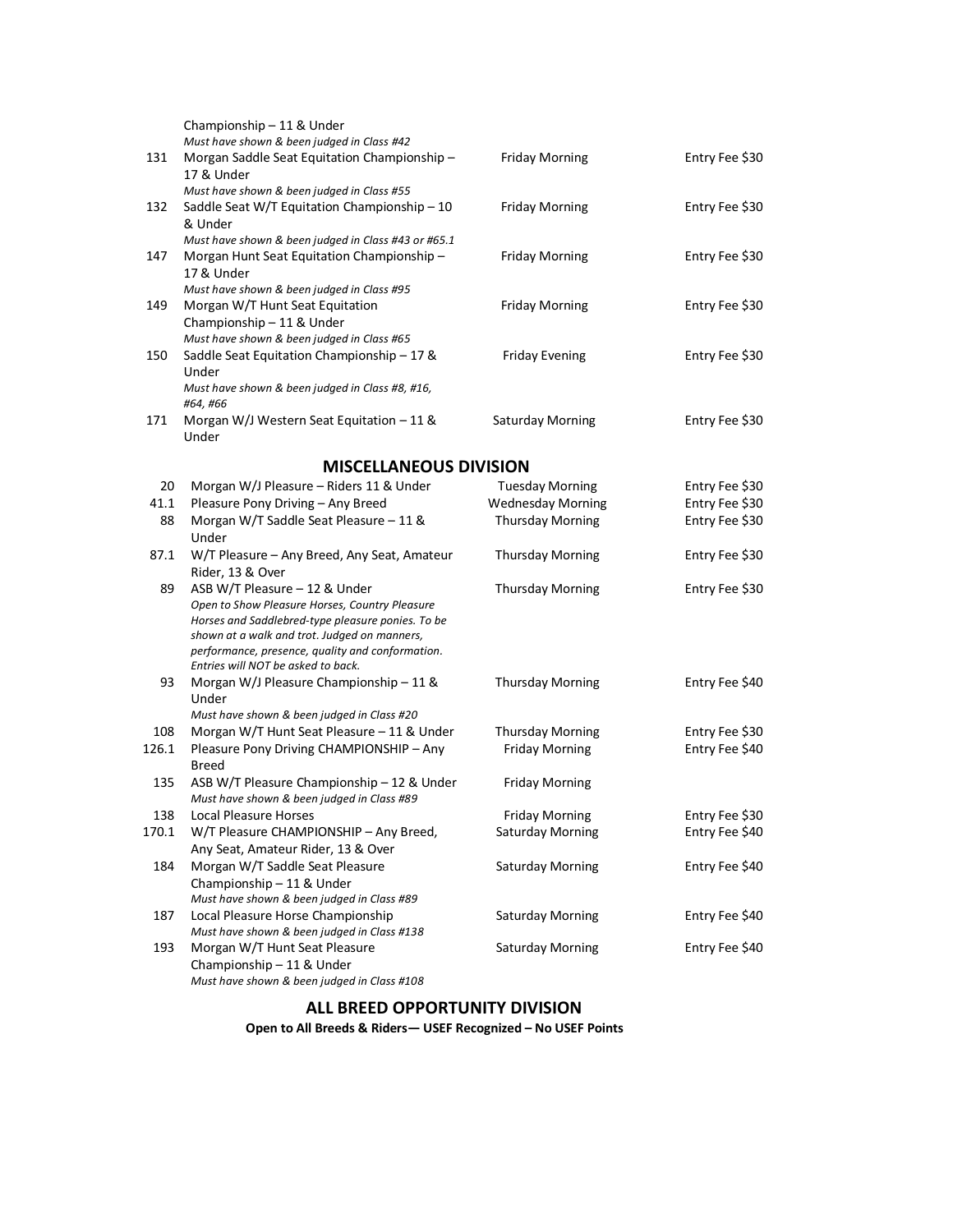Classes are open to all breeds. No USEF memberships or non‐member fees are re‐ quired. However, if the rider is a member of USEF, or the horse has been issued a USEF Horse ID number, those numbers must appear on the entry blank. *Exhibitors are exempt from the USEF Federation/Drug fee if showing only in the Opportunity Division.*  Show clothes are optional and, if used, should match the style of riding; but a long‐ sleeved shirt, long pants, and boots with a heel are required as a minimum regardless of style of riding. For English classes, either hunt or saddle seat equipment may be used. For Western classes, western equipment is required. No training tack allowed in any class. Riders/horses may cross enter into other classes at the show, but all applicable fees and membership requirements apply. No prize money will be paid in Opportunity classes. Horses will be asked to flat walk, perform the medium gait, and canter both ways of the ring in each class. Horse must give the distinct appearance of being a pleasure to ride and display a pleasurable attitude. To be judged on manners, performance, quality, presence and conformation. Special emphasis is placed on a true flat walk.

| 44  | Pleasure WTC - Any Seat                                                                                                                                                                                                                                                                                                                                                                   | <b>Wednesday Morning</b> | Entry Fee \$30 |
|-----|-------------------------------------------------------------------------------------------------------------------------------------------------------------------------------------------------------------------------------------------------------------------------------------------------------------------------------------------------------------------------------------------|--------------------------|----------------|
| 85  | Fine Harness - Open To Any Breed                                                                                                                                                                                                                                                                                                                                                          | <b>Wednesday Evening</b> | Entry Fee \$30 |
| 116 | Western Pleasure WJL - Any Breed, All Ages                                                                                                                                                                                                                                                                                                                                                | <b>Thursday Evening</b>  | Entry Fee \$30 |
| 129 | Pleasure WTC Championship - Any Seat<br>Must have shown & been judged in Class #44                                                                                                                                                                                                                                                                                                        | <b>Friday Morning</b>    | Entry Fee \$40 |
| 148 | Sport Horse Under Saddle<br>Horses must be suitable to compete in Working<br>Hunter, Jumper, Eventing or Dressage.<br>Appointments and attire to reflect the discipline<br>represented. Shown at the normal walk, extended<br>trot, normal canter and extended canter. To halt<br>and back on the rail both directions of the ring.<br>Judged on performance, conformation and<br>quality | <b>Friday Morning</b>    | Entry Fee \$30 |
| 181 | Western Pleasure WJL Championship - Any<br>Breed, All Ages<br>Must have shown & been judged in Class #116                                                                                                                                                                                                                                                                                 | <b>Saturday Morning</b>  | Entry Fee \$40 |
| 191 | Sport Horse Under Saddle Championship<br>Must have shown & been judged in Class #148                                                                                                                                                                                                                                                                                                      | <b>Saturday Morning</b>  | Entry Fee \$40 |
| 205 | Fine Harness Championship – Open To Any<br><b>Breed</b><br>Must have shown & been judged in Class #85                                                                                                                                                                                                                                                                                     | Saturday Evening         | Entry Fee \$40 |

#### **ASHA ALPHA DIVISION**

ASHA Alpha classes are open to Amateurs & Junior Exhibitors. For riders who have either moved out of the Academy Division OR are new riders entering show horse classes for the 1st time. Open to competitors in their 1st 2 seasons of competing in a suit at ASHA recorded competitions. All competitors must be ASHA members or join at the show. Riders may cross over into other divisions during this 2-year period. Riders who have competed at a National/World Finals level competition in Saddle Seat are ineligible. Judged as Open English Pleasure – Walk, Trot & Canter. Horses may be of ANY BREED but must be a Saddle Seat type horse and show in the equipment/attire standards of the American Saddlebred English Pleasure Division.

| 146 | Open English Pleasure /Novice Rider WTC - All | <b>Friday Morning</b> | Entry Fee \$30 |
|-----|-----------------------------------------------|-----------------------|----------------|
|     | Ages                                          |                       |                |
| 172 | Open English Pleasure/Novice Rider WTC        | Saturday Morning      | Entry Fee \$40 |
|     | Championship – All Ages                       |                       |                |
|     | Must have shown & been judged in Class #146   |                       |                |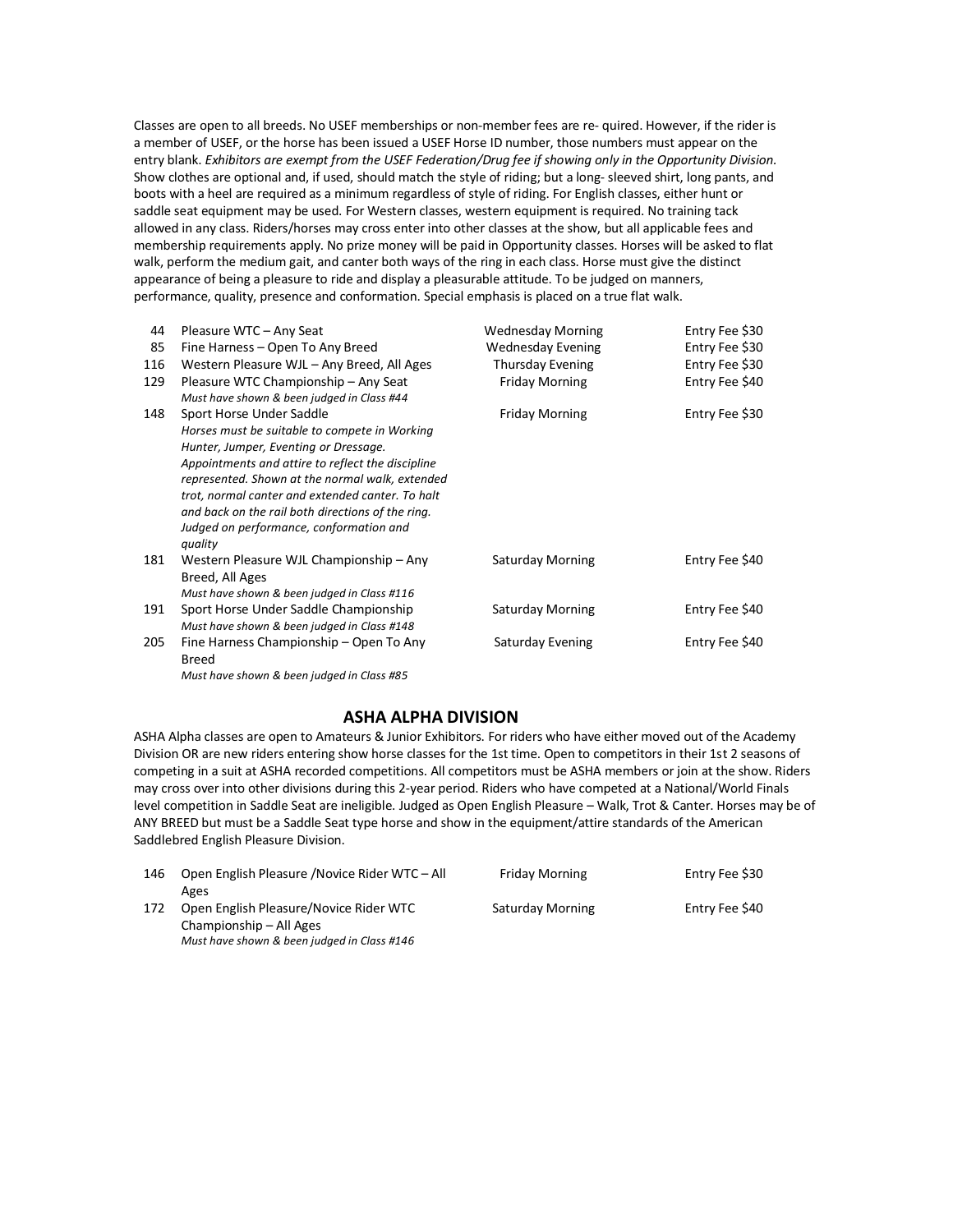# Results may be viewed on www.HorseShowsOnline.com

# **Accommodations**

**Fairfield Inn Asheville Airport** 828-684-1144

 **Holiday Inn & Suites Asheville Airport** 828-684-6000

> **Mountain Inn & Suites** 828-684-0040

> > **Clarion Inn** 828-684-1213

**GOLF CARTS: Golf cart rentals will be handled through Brad's Golf Cars, 336-595-2006. If golf carts are not pre-ordered, Show Management cannot guarantee one will be available at the show.**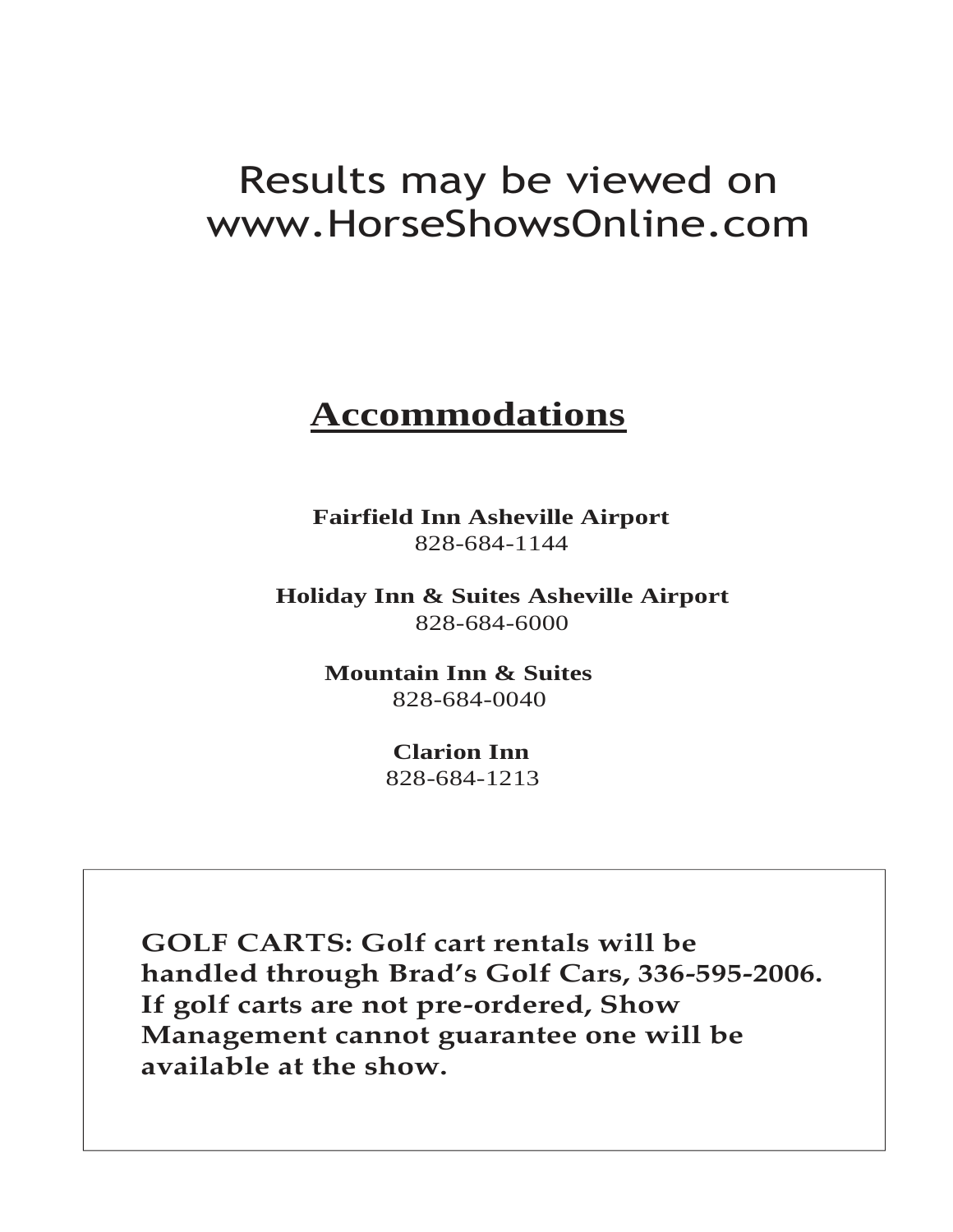# **NORTH** ASHEVILLE

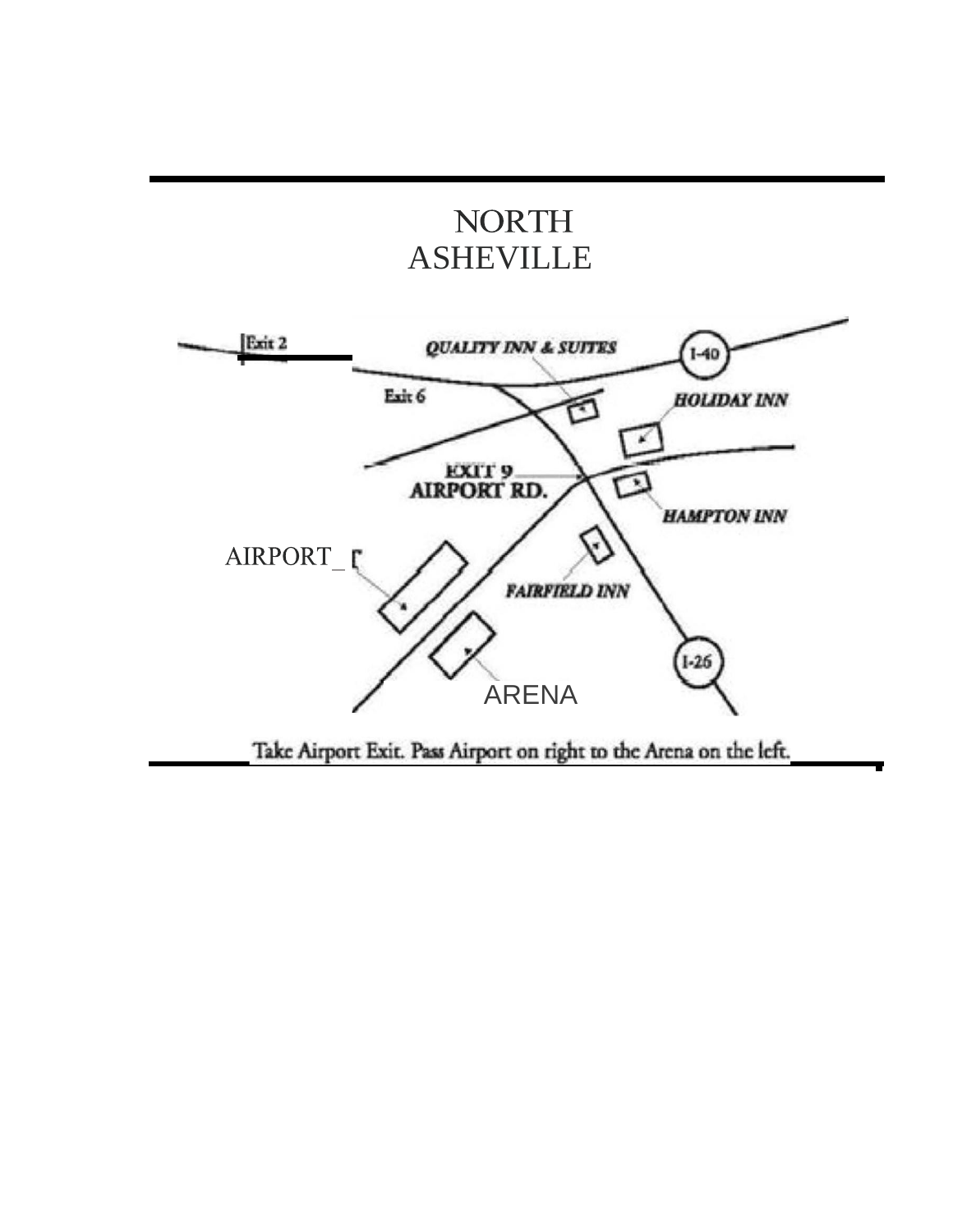

**Richfield Video Productions** has been selected as the official Video Photographer.

For reservations contact us by email at rvproad@gmail.com call or text us at (502) 664-0870

# SEE YOU AT THE SHOW!

**RICHFIELD VIDEO** (502) 664-0870 rvproad@gmail.com

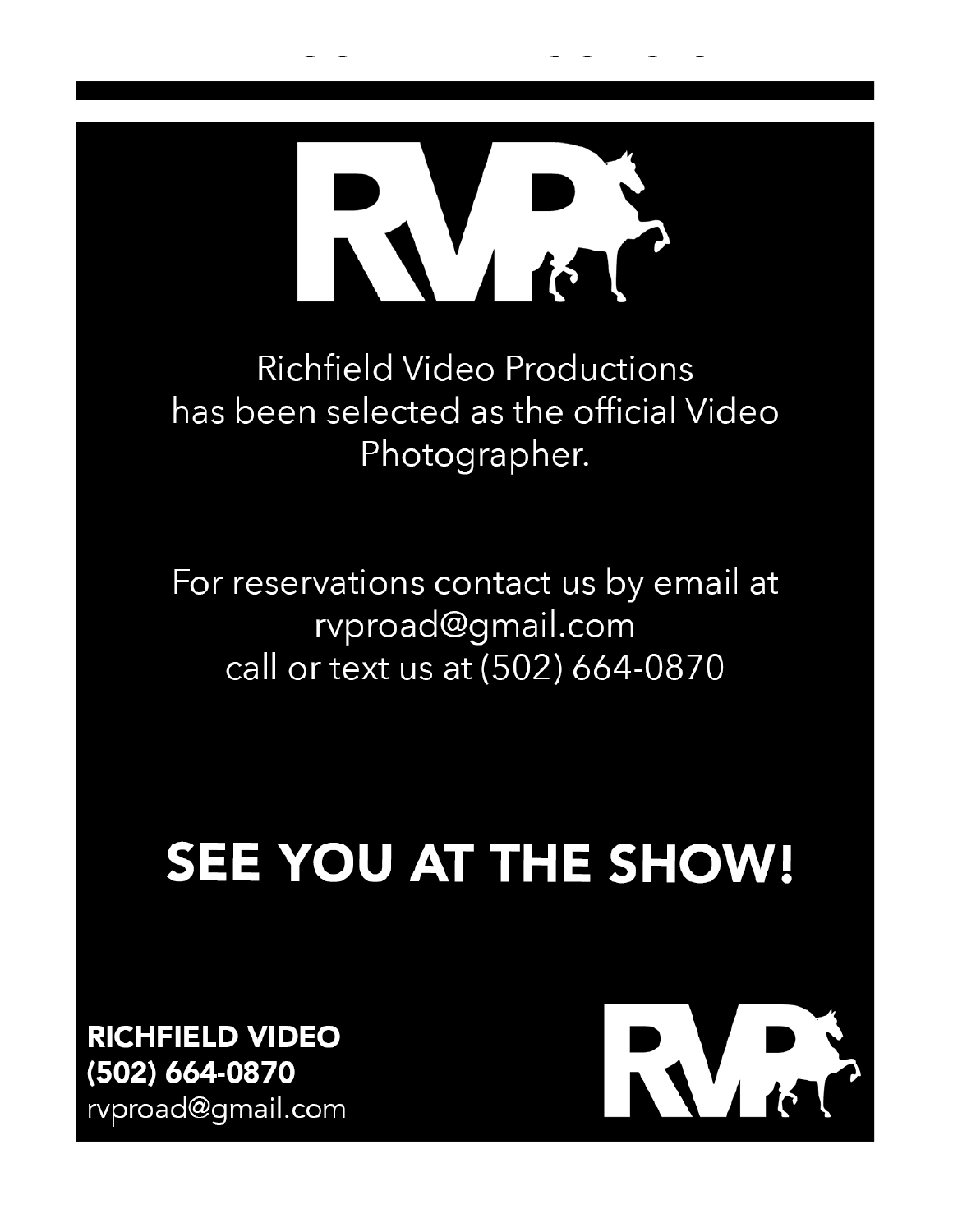#### **2022 BLUE RIDGE CLASSIC SHOW SAFETY AND SECURITY RULES**

All persons on the competition grounds must comply with all safety rules and procedures. Failure to comply may result in, suspension/halting of overall competition, fines, issuance of warning cards, forfeiture of the ability to participate in the competition, forfeiture of entry and other fees, and/or removal from the competition grounds.

Show Management reserves the right to remove anyone from the competition grounds for any unsafe actions, illegal behavior, or failure to comply with any safety rules/procedures at the Show Manager's, Steward's, or Safety Coordinator's discretion.

- Anyone participating in the competition (rider, trainer, owner, volunteers, and officials) are required to complete a show specific general liability waiver form prior to participation.
- All dogs/pets must always remain on a leash anywhere on the competition grounds. Dogs/pets are not allowed in any food service or serving area. Failure to comply will result in a \$100 fine, forfeiture of the ability to participate in the competition, forfeiture of entry and other fees, possible issuance of warning cards, and potential removal from the competition grounds. All dogs/pets must have current inoculations for rabies as prescribed by the state of residency. Show management reserves the right to remove any dog/pet from the competition grounds at any time.
- Dogs/pets must not be left unattended in vehicles and/or trailers. Failure to comply will result in an issuance of warning cards, potential forfeiture of the ability to participate in the competition, forfeiture of entry and other fees, fines, potential removal from the competition grounds, and reporting to local animal control/law enforcement.
- All local and state adopted fire safety codes and regulations must be followed. This includes ensuring adequate ingress/egress ability (minimum 4' path), exits are not blocked, use of flame-resistant draping, approved electrical cords and appliances are utilized appropriately, electrical circuits are not overloaded, utilization of fire watch, etc.
- Fireworks and/or explosives are not allowed on the competition grounds.
- Smoking and vaping are prohibited in the show arena, warm up arena, and inside the barns. No outdoor burning or campfires will be allowed on competition grounds.
- Minors who do not have a valid driver's license which allows them to operate a motorized vehicle in the state in which they reside will not be permitted to operate a motorized vehicle of any kind, including, but not limited to, golf carts, motorcycles, scooters, or farm utility vehicles, on the competition grounds of licensed competitions. Minors who have a valid temporary license may operate the above-described motorized vehicles if they are accompanied by an adult with a valid driver's license. Failure to comply will result in possible fines, forfeiture of the ability to participate in the competition, forfeiture of entry and other fees, possible issuance of warning cards, and potential removal from the competition grounds
- The maximum number of passengers on a golf cart should not exceed the number of seats.
- Non powered/powered scooters, bicycles, skateboards, in line skates, and heelers (skates in shoes) are not permitted in the show arena, warmup arena, or the interior of any barns.
- Anyone involved in damaging/destroying property, stealing property, communicating threats, conducting acts of violence, assault/abuse (physical, emotional, verbal, sexual), stalking, harassment, disorderly conduct, animal cruelty, or any other illegal activities will be removed from the competition grounds and prosecuted to the fullest extent of the law.
- Any act of discourtesy, disobedience, bullying, harassment, retaliation, slander, or unsportsmanlike conduct to the judges, officials, show management, show staff, or other participants, on the part of an owner, rider/driver, trainer/agent, attendee, or groom will disqualify horse or rider/driver. Failure to comply will result in possible fines, forfeiture of the ability to participate in the competition, forfeiture of entry and other fees, possible issuance of warning cards, and potential removal from the competition grounds.
- Unattended children, excessive noise, running, or other actions that may disrupt competitors is not allowed in the competition arena. Parents/guardians must always maintain supervision of their children while inside the arena and ensure they remain seated and are not disrupting the competition or competitors. Children under the age of 12 are not allowed along the rail.
- Individuals under the age of 21 are not allowed possess and/or consume alcohol. Anyone under the age of 21 caught in possession will be immediately reported to law enforcement and removed permanently from the competition grounds. Any adult 21 or older caught providing alcohol to an individual under the age of 21 and/or knowingly allowing them to consume alcohol will result in forfeiture of the ability to participate in the competition, forfeiture of entry and other fees, possible issuance of warning cards, reporting to law enforcement, and removal from the competition grounds. Show management reserves the right to verify age by checking the identification of any individual in possession or believed to be in possession of alcohol on the competition grounds.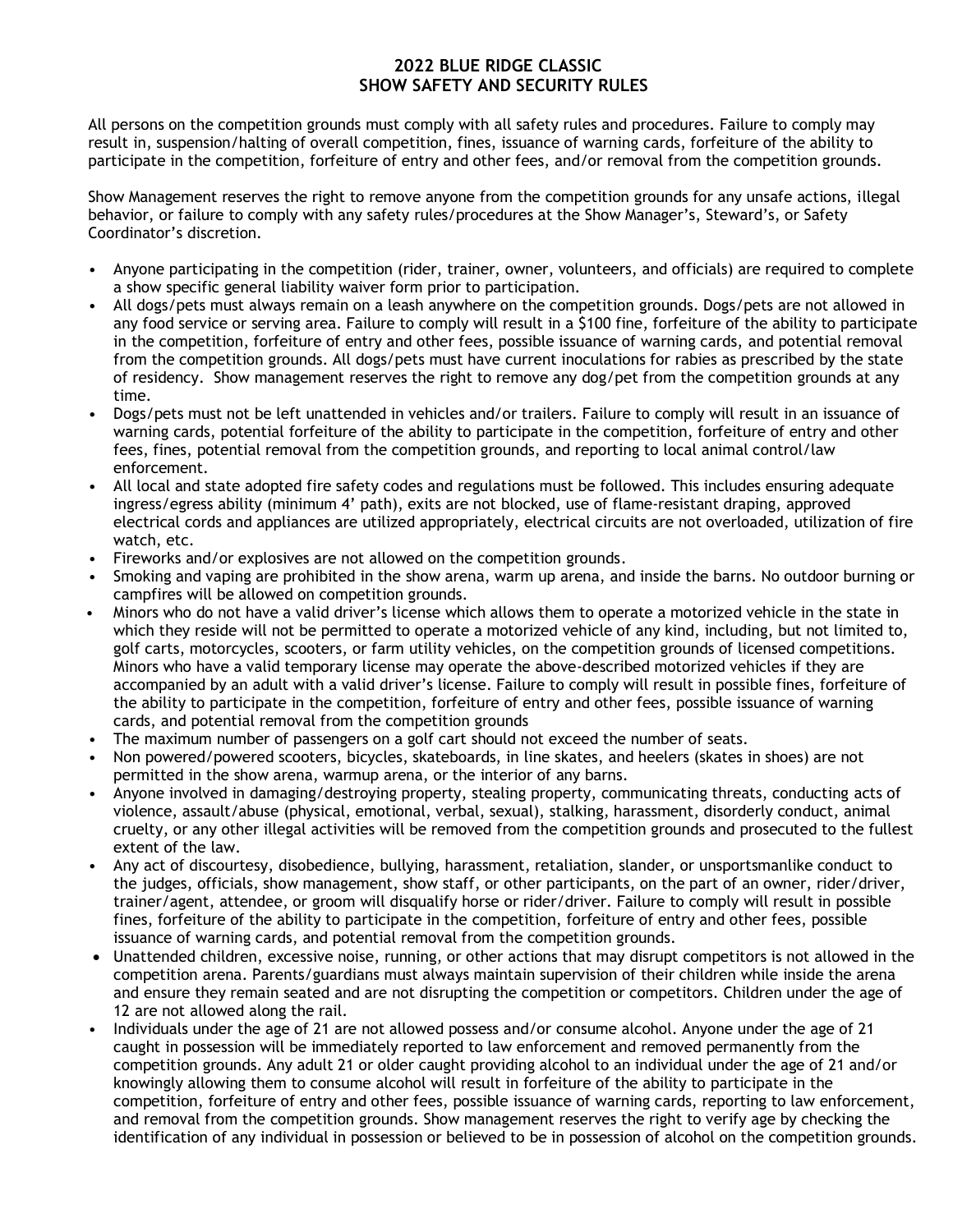- Anyone who is under the influence of alcohol, or a controlled substance are prohibited from operating a motorized vehicle, riding/driving a horse, or participating in the competition while they are in an impaired state that may endanger themselves or others.
- Show management reserves the right to remove any individual from the competition grounds and involve law enforcement (as needed) who appear or are found to be under the influence of alcohol or a controlled substance at any time.
- Anyone entering the competition grounds must agree to following all COVID-19 safety policies. The competition will adhere to any local, state, and federal requirements related to COVID-19.
- No parking will be allowed in the barn area, in an area that impedes the flow of vehicular or pedestrian traffic, in any area designated as a fire lane, and/or blocking a manure pit or trash receptacle. Motor vehicles must park in appropriate designated areas and follow all traffic safety laws on the competition grounds. Show management reserves the right to tow any vehicle improperly parked at the vehicle owner's expense.
- Sharp containers are provided in convenient locations throughout the barns for the disposal of needles, medical waste, and other disposable sharp instruments. Failure to comply will result in a \$100 fine, forfeiture of the ability to participate in the competition, forfeiture of entry and other fees, possible issuance of warning cards, and potential removal from the competition grounds.
- Any loss, theft, accident, injury, damage to personal property, or illegal activity should be reported to the show office/management immediately.
- Show management and officials reserves the right to suspend competition temporally or permanently during any event that may impact the safety, security, health, and the general well-being of participants on the competition grounds.
- Lost and found will be located in the show office.

EQUINE ACTIVITY LIABILITY ACT WARNING: CAUTION: HORSEBACK RIDING AND EQUINE ACTIVITIES CAN BE DANGEROUS RIDE/PARTICIPATE/ATTEND AT YOUR OWN RISK.

*Under the laws of most States, an equine activity sponsor, show manager and staff, and equine professionals is not liable for any injury to, illness from, or the death of, a participant in equine activities resulting from the inherent risks of equine activities.*